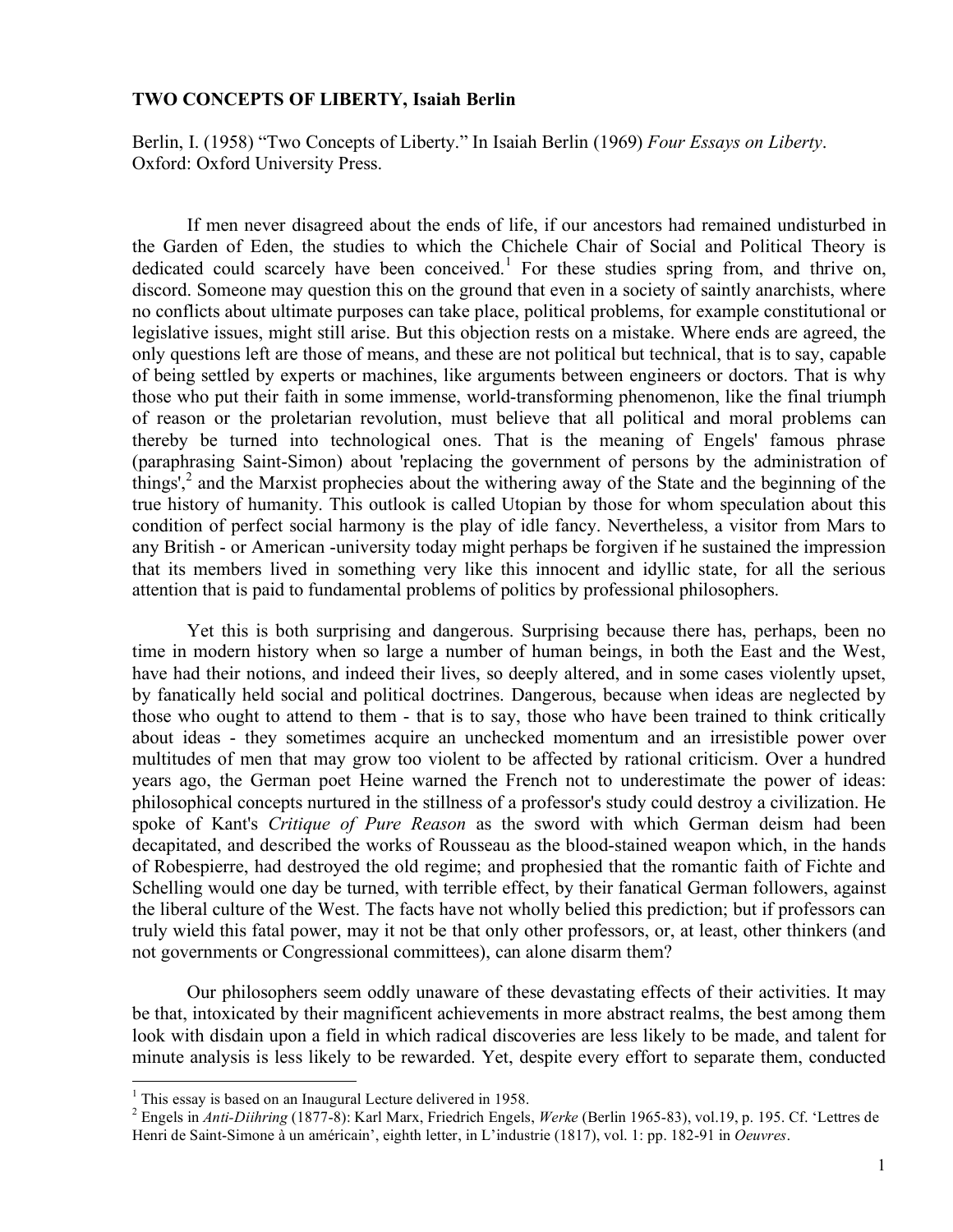by a blind scholastic pedantry, politics has remained indissolubly intertwined with every other form of philosophical enquiry. To neglect the field of political thought, because its unstable subjectmatter, with its blurred edges, is not to be caught by the fixed concepts, abstract models and fine instruments suitable to logic or to linguistic analysis - to demand a unity of method in philosophy, and reject whatever the method cannot successfully manage - is merely to allow oneself to remain at the mercy of primitive and uncriticised political beliefs. It is only a very vulgar historical materialism that denies the power of ideas, and says that ideals are mere material interests in disguise. It may be that, without the pressure of social forces, political ideas are stillborn: what is certain is that these forces, unless they clothe themselves in ideas, remain blind and undirected.

Political theory is a branch of moral philosophy, which starts from the discovery, or application, of moral notions in the sphere of political relations. I do not mean, as I think some Idealist philosophers may have believed, that all historical movements or conflicts between human beings are reducible to movements or conflicts of ideas or spiritual forces, nor even that they are effects (or aspects) of them. But I do mean that to understand such movements or conflicts is, above all, to understand the ideas or attitudes to life involved in them, which alone make such movements a part of human history, and not mere natural events. Political words and notions and acts are not intelligible save in the context of the issues that divide the men who use them. Consequently our own attitudes and activities are likely to remain obscure to us, unless we understand the dominant issues of our own world. The greatest of these is the open war that is being fought between two systems of ideas which return different and conflicting answers to what has long been the central question of politics - the question of obedience and coercion. 'Why should I (or anyone) obey anyone else?' 'Why should I not live as I like?' 'Must I obey?' 'If I disobey, may I be coerced?' 'By whom, and to what degree, and in the name of what, and for the sake of what?'

Upon the answers to the question of the permissible limits of coercion opposed views are held in the world today, each claiming the allegiance of very large numbers of men. It seems to me, therefore, that any aspect of this issue is worthy of examination.

### **1**

To coerce a man is to deprive him of freedom - freedom from what? Almost every moralist in human history has praised freedom. Like happiness and goodness, like nature and reality, it is a term whose meaning is so porous that there is little interpretation that it seems able to resist. I do not propose to discuss either the history of this protean word or the more than two hundred senses **of** it recorded by historians of ideas. I propose to examine no more than two **of** these senses - but they are central ones, with a great deal of human history behind them, and, I dare say, still to come. The first of these political senses of freedom or liberty (I shall use both words to mean the same), which (following much precedent) I shall call the 'negative' sense, is involved in the answer to the question 'What is the area within which the subject - a person or group of persons - is or should be left to do or be what he is able to do or be, without interference by other persons?' The second, which I shall call the 'positive' sense, is involved in the answer to the question 'What, or who, is the source of control or interference that can determine someone to do, or be, this rather than that?' The two questions are clearly different, even though the answers to them may overlap.

*The notion of negative freedom.*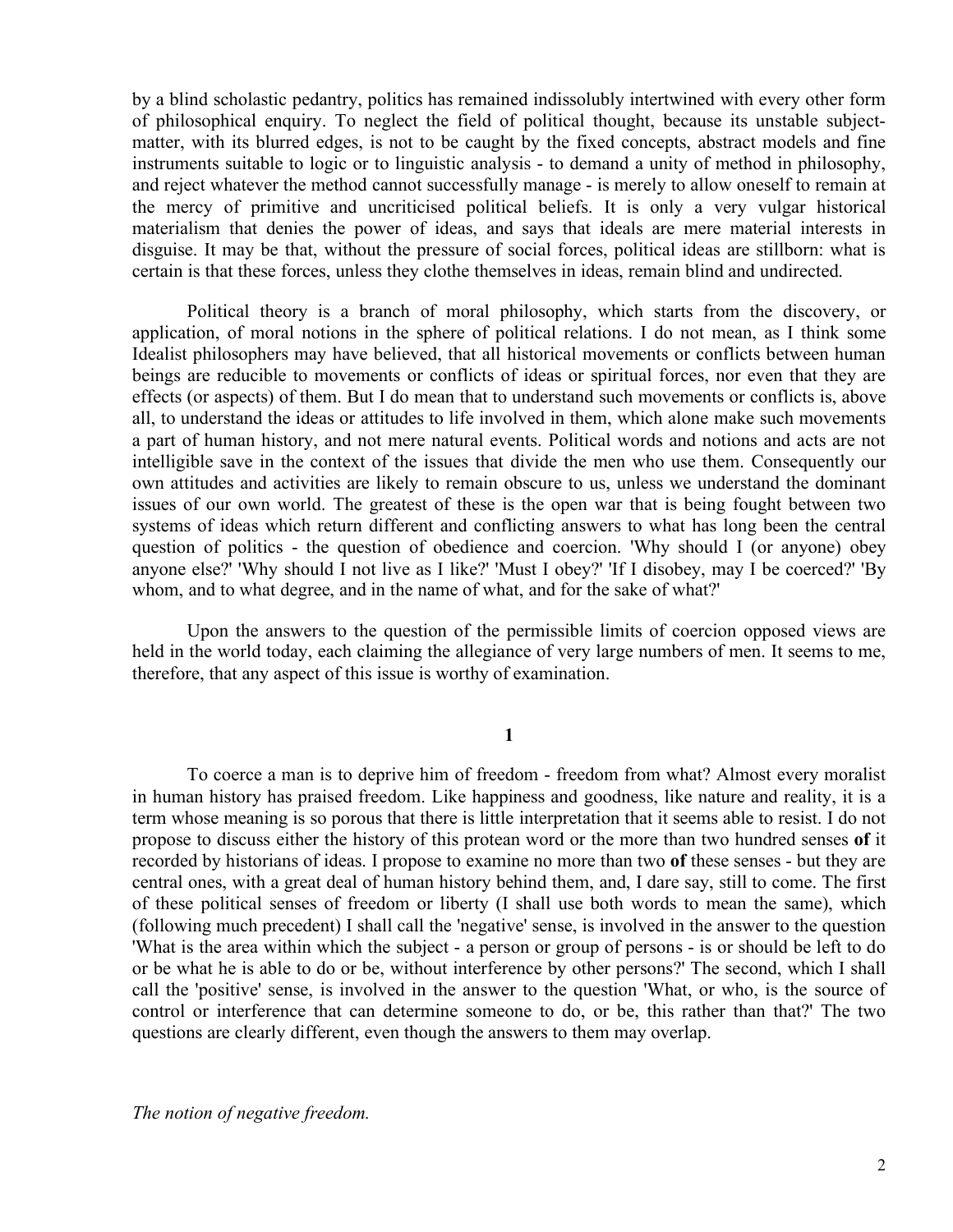I am normally said to be free to the degree to which no man or body of men interferes with my activity. Political liberty in this sense is simply the area within which a man can act unobstructed by others. If I am prevented by others from doing what I could otherwise do, I am to that degree unfree; and if this area is contracted by other men beyond a certain minimum, I can be described as being coerced, or, it may be, enslaved. Coercion is not, however, a term that covers every form of inability. If I say that I am unable to jump more than ten feet in the air, or cannot read because I am blind, or cannot understand the darker pages of Hegel, it would be eccentric to say that I am to that degree enslaved or coerced. Coercion implies the deliberate interference of other human beings within the area in which I could otherwise act. You lack political liberty or freedom only if you are prevented from attaining a goal by human beings.<sup>3</sup> Mere incapacity to attain a goal is not lack of political freedom.<sup>4</sup> This is brought out by the use of such modern expressions as 'economic freedom' and its counterpart, 'economic slavery'. It is argued, very plausibly, that if a man is too poor to afford something on which there is no legal ban - a loaf of bread, a journey round the world, recourse to the law courts - he is as little free to have it as he would be if it were forbidden him by law. If my poverty were a kind of disease which prevented me from buying bread, or paying for the journey round the world or getting my case heard, as lameness prevents me from running, this inability would not naturally be described as a lack of freedom, least of all political freedom. It is only because I believe that my inability to get a given thing is due to the fact that other human beings have made arrangements whereby I am, whereas others are not, prevented from having enough money with which to pay for it, that I think myself a victim of coercion or slavery. In other words, this use of the term depends on a particular social and economic theory about the causes of my poverty or weakness. If my lack of material means is due to my lack of mental or physical capacity, then I begin to speak of being deprived of freedom (and not simply about poverty) only if I accept the theory. <sup>5</sup> If, in addition, I believe that I am being kept in want by a specific arrangement which I consider unjust or unfair, I speak of economic slavery or oppression. The nature of things does not madden us, only ill will does, said Rousseau.<sup>6</sup> The criterion of oppression is the part that I believe to be played by other human beings, directly or indirectly, with or without the intention of doing so, in frustrating my wishes. By being free in this sense I mean not being interfered with by others. The wider the area of non-interference the wider my freedom.

This is what the classical English political philosophers meant when they used this word.<sup>7</sup> They disagreed about how wide the area could or should be. They supposed that it could not, as things were, be unlimited, because if it were, it would entail a state in which all men could boundlessly interfere with all other men; and this kind of 'natural' freedom would lead to social chaos in which men's minimum needs would not be satisfied; or else the liberties of the weak would be suppressed by the strong. Because they perceived that human purposes and activities do not automatically harmonize with one another, and because (whatever their official doctrines) they put

 $3$  I do not, of course, mean to imply the truth of the converse.<br> $4$  Helvétius made this point very clearly: 'The free man is the man who is not in irons, not imprisoned in a gaol, nor terrorized like a slave by the fear of punishment.' It is not lack of freedom not to fly like an eagle or swim like a whale *De l'esprit*, first discourse, chapter 4*.*

<sup>&</sup>lt;sup>5</sup> The Marxist conception of social laws is, of course, the best-known version of this theory, but it forms a large element in some Christian and utilitarian, and all socialist, doctrines.<br>
<sup>6</sup> *Emile*, book 2: p. 320 in *Oeuvres completes*, ed. Bernard Gagnebin and others (Paris, 1959-), vol. 4.<br>
<sup>7</sup> 'A free man', said Hobbes, 'is he that ...

Richard Tuck's edition (Cambridge, 1991) Law always a fetter, even if it protects you from being bound in chains that are heavier than those of the law, say some more repressive law or custom, or arbitrary despotism or chaos. Bentham says much the same.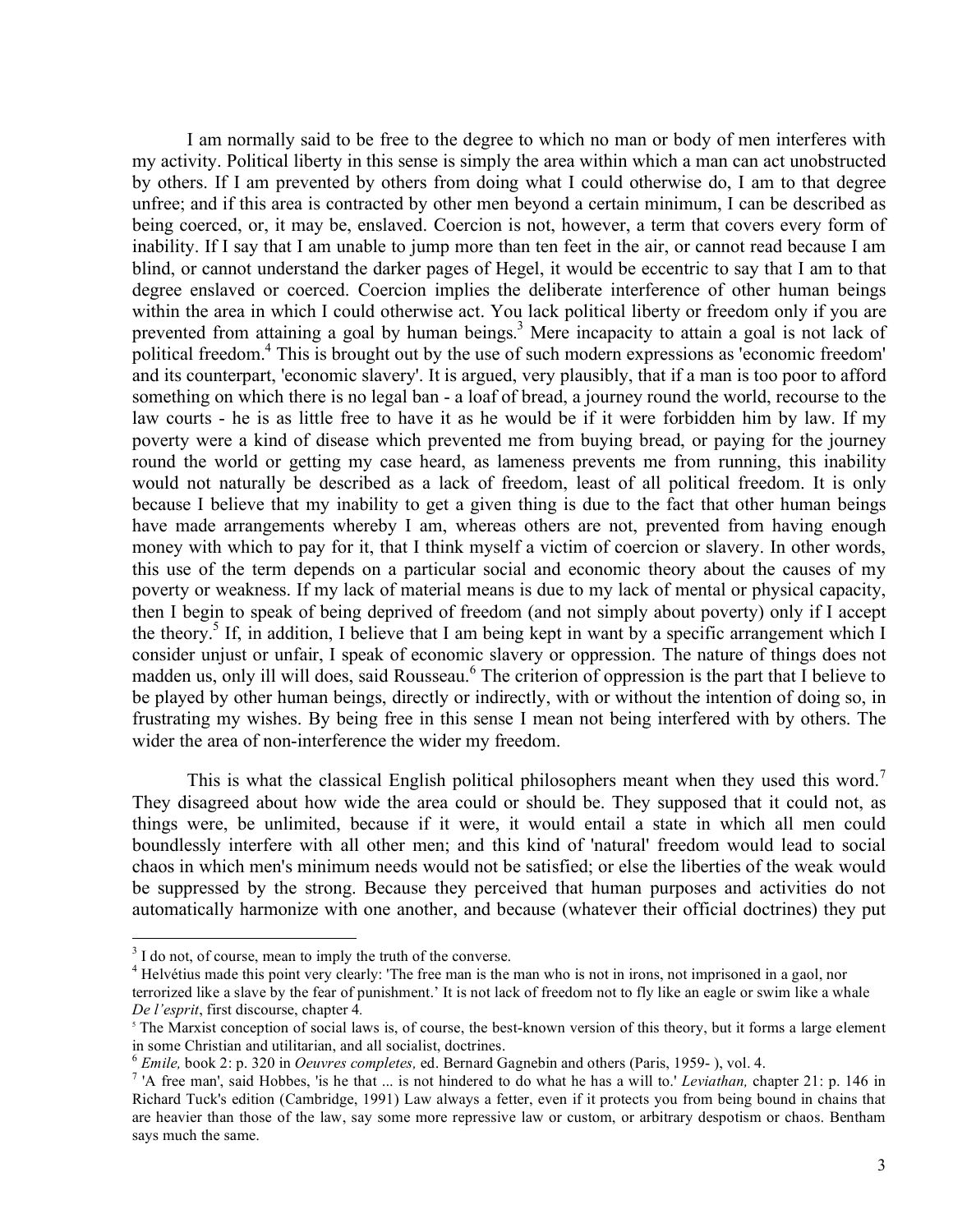high value on other goals, such as justice, or happiness, or culture, or security, or varying degrees of equality, they were prepared to curtail freedom in the interests of other values and, indeed, of freedom itself. For, without this, it was impossible to create the kind of association that they thought desirable. Consequently, it is assumed by these thinkers that the area of men's free action must be limited by law. But equally it is assumed, especially by such libertarians as Locke and Mill in England, and Constant and Tocqueville in France, that there ought to exist a certain minimum area of personal freedom which must on no account be violated; for if it is overstepped, the individual will find himself in an area too narrow for even that minimum development of his natural faculties which alone makes it possible to pursue, and even to conceive, the various ends which men hold good or right or sacred. It follows that a frontier must be drawn between the area of private life and that of public authority. Where it is to be drawn is a matter of argument, indeed of haggling. Men are largely interdependent, and no man's activity is so completely private as never to obstruct the lives of others in any way. 'Freedom for the pike is death for the minnows';<sup>8</sup> the liberty of some must depend on the restraint of others. Freedom for an Oxford don, others have been known to add, is a very different thing from freedom for an Egyptian peasant.

This proposition derives its force from something that is both true and important, but the phrase itself remains a piece of political claptrap. It is true that to offer political rights, or safeguards against intervention by the State, to men who are half-naked, illiterate, underfed and diseased is to mock their condition; they need medical help or education before they can understand, or make use of, an increase in their freedom. What is freedom to those who cannot make use of it? Without adequate conditions for the use of freedom, what is the value of freedom? First things come first: there are situations in which - to use a saying satirically attributed to the nihilists by Dostoevsky boots are superior to Pushkin; individual freedom is not everyone's primary need. For freedom is not the mere absence of frustration of whatever kind; this would inflate the meaning of the word until it meant too much or too little. The Egyptian peasant needs clothes or medicine before, and more than, personal liberty, but the minimum freedom that he needs today, and the greater degree of freedom that he may need tomorrow, is not some species of freedom peculiar to him, but identical with that of professors, artists and millionaires.

What troubles the consciences of Western liberals is, I think, the belief, not that the freedom that men seek differs according to their social or economic conditions, but that the minority who possess it have gained it by exploiting, or, at least, averting their gaze from, the vast majority who do not. They believe, with good reason, that if individual liberty is an ultimate end for human beings, none should be deprived of it by others; least of all that some should enjoy it at the expense of others. Equality of liberty; not to treat others as I should not wish them to treat me; repayment of my debt to those who alone have made possible my liberty or prosperity or enlightenment; justice, in its simplest and most universal sense - these are the foundations of liberal morality. Liberty is not the only goal of men. I can, like the Russian critic Belinsky, say that if others are to be deprived of it - if my brothers are to remain in poverty, squalor and chains - then I do not want it for myself, I reject it with both hands and infinitely prefer to share their fate. But nothing is gained by a confusion of terms. To avoid glaring inequality or widespread misery I am ready to sacrifice some, or all, of my freedom: I may do so willingly and freely; but it is freedom that I am giving up for the sake of justice or equality or the love of my fellow men. I should be guilt-stricken, and rightly so, if I were not, in some circumstances, ready to make this sacrifice. But a sacrifice is not an increase in what is being sacrificed, namely freedom, however great the moral need or the compensation for it.

 $8$  R.H. Tawney, Equality (1931), 3d ed. (London), 1938), chapter 5, section 2, 'Equality and Liberty', p.208 (not in previous editions).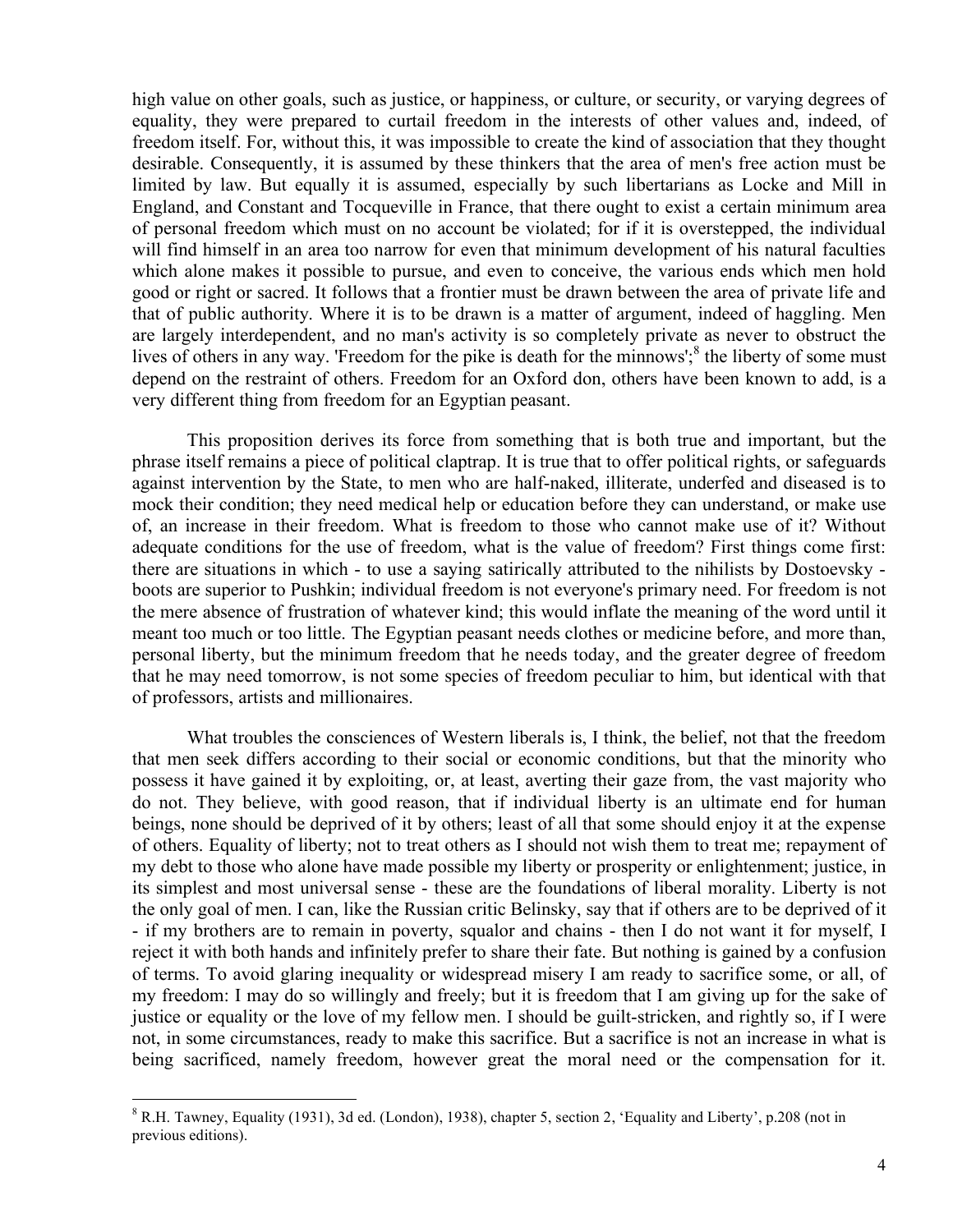Everything is what it is: liberty is liberty, not equality or fairness or justice or culture, or human happiness or a quiet conscience. If the liberty of myself or my class or nation depends on the misery of a number of other human beings, the system which promotes this is unjust and immoral. But if I curtail or lose my freedom in order to lessen the shame of such inequality, and do not thereby materially increase the individual liberty of others, an absolute loss of liberty occurs. This may be compensated for by a gain in justice or in happiness or in peace, but the loss of freedom - 'social' or 'economic' - is increased. Yet it remains true that the freedom of some must at times be curtailed to secure the freedom of others. Upon what principle should this be done? If freedom is a sacred, untouchable value, there can be no such principle. One or other of these conflicting rules or principles must, at any rate in practice, yield: not always for reasons which can be clearly stated, let alone generalized into rules or universal maxims. Still, a practical compromise has to be found.

Philosophers with an optimistic view of human nature and a belief in the possibility of harmonising human interests, such as Locke or Adam Smith or, in some moods, Mill, believed that social harmony and progress were compatible with reserving a large area for private life over which neither the State nor any other authority must be allowed to trespass. Hobbes, and those who agreed with him, especially conservative or reactionary thinkers, argued that if men were to be prevented from destroying one another and making social life a jungle or a wilderness, greater safeguards must be instituted to keep them in their places; he wished correspondingly to increase the area of centralised control and decrease that of the individual. But both sides agreed that some portion of human existence must remain independent of the sphere of social control. To invade that preserve, however small, would be despotism. The most eloquent of all defenders of freedom and privacy, Benjamin Constant, who had not forgotten the Jacobin dictatorship, declared that at the very least the liberty of religion, opinion, expression, property must be guaranteed against arbitrary invasion. Jefferson, Burke, Paine, Mill compiled different catalogues of individual liberties, but the argument for keeping authority at bay is always substantially the same. We must preserve a minimum area of personal freedom if we are not to 'degrade or deny our nature'.<sup>9</sup> We cannot remain absolutely free, and must give up some of our liberty to preserve the rest. But total self-surrender is self-defeating. What then must the minimum be? That which a man cannot give up without offending against the essence of his human nature. What is this essence? What are the standards which it entails? This has been, and perhaps always will be, a matter of infinite debate. But whatever the principle in terms of which the area of non-interference is to be drawn, whether it is that of natural law or natural rights, or of utility, or the pronouncements of a categorical imperative, or the sanctity of the social contract, or any other concept with which men have sought to clarify and justify their 'convictions, liberty in this sense means liberty *from,* absence of interference beyond the shifting, but always recognisable, frontier. 'The only freedom which deserves the name, is that of pursuing our own good in our own way', said the most celebrated of its champions.<sup>10</sup> If this is so, is compulsion ever justified? Mill had no doubt that it was. Since justice demands that all individuals be entitled to a minimum of freedom, all other individuals were of necessity to be restrained, if need be by force, from depriving anyone of it. Indeed, the whole function of law was the prevention I of just such collisions: the State was reduced to what Lassalle contemptuously described as the functions of a night-watchman or traffic policeman.

What made the protection of individual liberty so sacred to Mill? In his famous essay he declares that, unless the individual is left to live as he wishes in 'the part [of his conduct] which

<sup>&</sup>lt;sup>9</sup> Constant, Principes de Politique, ch. 1: p. 275. (Paris, 1980)<br><sup>10</sup> J. S. Mill, *On Liberty*, chapter i: p. 226 in *Collected Works of John Stuart Mill*, ed. J. M. Robson (Toronto/London, 1981- ), vol. 18.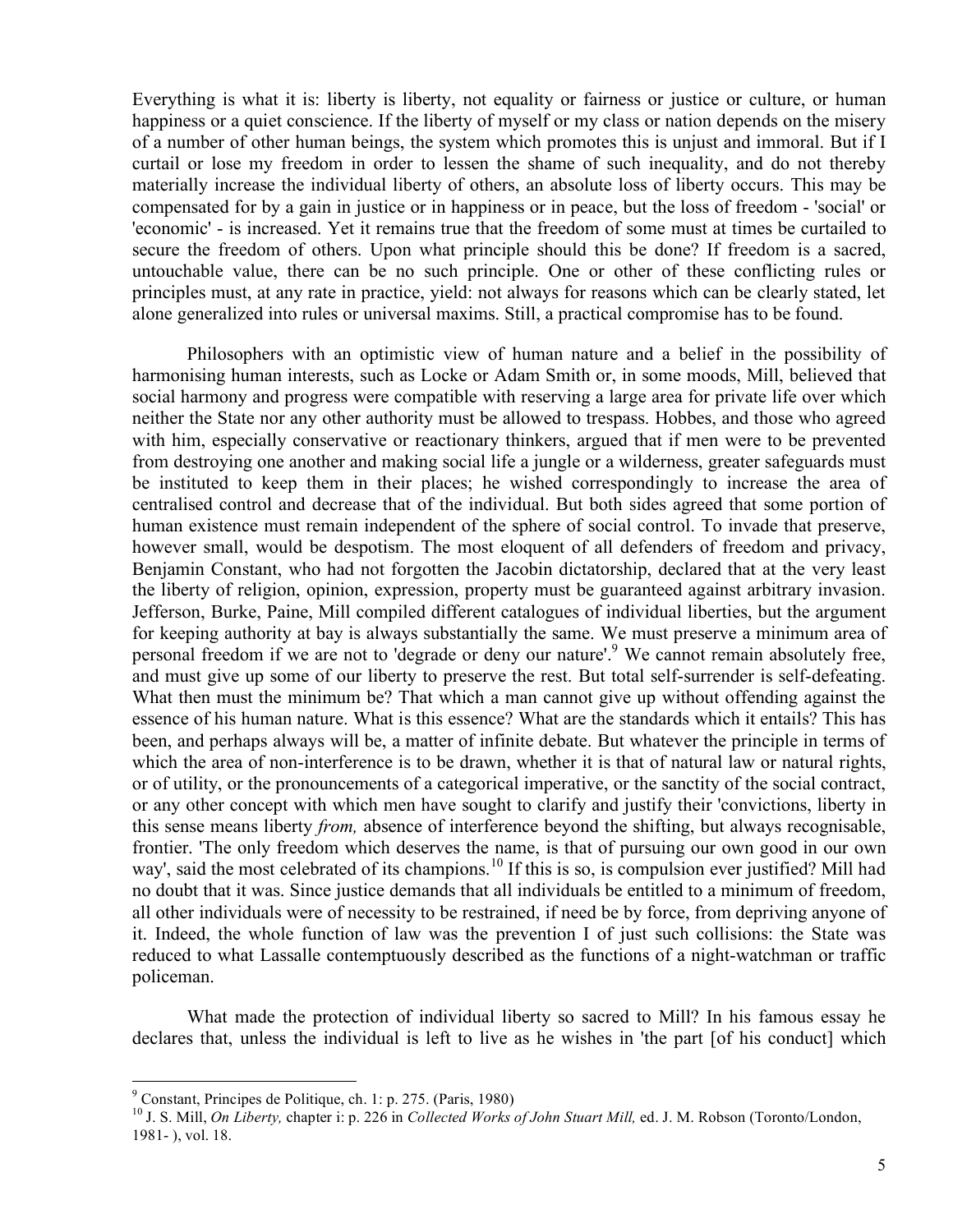merely concerns himself,<sup>11</sup> civilisation cannot advance; the truth will not, for lack of a free market in ideas, come to light; there will be no scope for spontaneity, originality, genius, for mental energy, for moral courage. Society will be crushed by the weight of 'collective mediocrity'.12 Whatever is rich and diversified will be crushed by the weight of custom, by men's constant tendency to conformity, which breeds only 'withered' capacities, 'pinched and hidebound', 'cramped and dwarfed' human beings. 'Pagan self-assertion' is as worthy as 'Christian self-denial'.<sup>13</sup> 'All errors which [a man] is likely to commit against advice and warning, are far outweighed by the evil of allowing others to constrain him to what they deem his good.' <sup>14</sup> The defence of liberty consists in the 'negative' goal of warding off interference. To threaten a man with persecution unless he submits to a life in which he exercises no choices of his goals; to block before him every door but one, no matter how noble the prospect upon which it opens, or how benevolent the motives of those who arrange this, is to sin against the truth that he is a man, a being with a life of his own to live. This is liberty as it has been conceived by liberals in the modern world from the days of Erasmus (some would say of Occam) to our own. Every plea for civil liberties and individual rights, every protest against exploitation and humiliation, against the encroachment of public authority, or the mass hypnosis of custom or organised propaganda, springs from this individualistic, and much disputed, conception of man.

Three facts about this position may be noted. In the first place Mill confuses two distinct notions. One is that all coercion is, in so far as it frustrates human desires, bad as such, although it may have to be applied to prevent other, greater evils; while non-interference, which is the opposite of coercion, is good as such, although it is not the only good. This is the 'negative' conception of liberty in its classical form. The other is that men should seek to discover the truth, or to develop a certain type of character of which Mill approved - critical, original, imaginative, independent, nonconforming to the point of eccentricity, and so on - and that truth can be found, and such character can be bred, only in conditions of freedom. Both these are liberal views, but they are not identical, and the connection between them is, at best, empirical. No one would argue that truth or freedom of self-expression could flourish where dogma crushes all thought. But the evidence of history tends to show (as, indeed, was argued by James Stephen in his formidable attack on Mill in his *Liberty, Equality, Fraternity)* that integrity, love of truth and fiery individualism grow at least as often in severely disciplined communities, among, for example, the puritan Calvinists of Scotland or New England, or under military discipline, as in more tolerant or indifferent societies; and if this is so, Mill's argument for liberty as a necessary condition for the growth of human genius falls to the ground. If his two goals proved incompatible, Mill would be faced with a cruel dilemma, quite apart from the further difficulties created by the inconsistency of his doctrines with strict utilitarianism, even in his own humane version of it.<sup>15</sup>

In the second place, the doctrine is comparatively modern. There seems to be scarcely any discussion of individual liberty as a conscious political ideal (as opposed to its actual existence) in the ancient world. Condorcet had already remarked that the notion of individual rights was absent

<sup>&</sup>lt;sup>11</sup> ibid., p. 224.<br><sup>12</sup> ibid., chapter 3, p. 268.<br><sup>13</sup> ibid., p. 265-6.<br><sup>14</sup> ibid., p. 2ch. 4, p. 277.<br><sup>14</sup> ibid., p. 2ch. 4, p. 277. hold good must be intimately connected, or at least compatible, with one another. The history of thought, like the history of nations, is strewn with examples of inconsistent, or at least disparate, elements artificially yoked together in a despotic system, or held together by the danger of some common enemy. In due course the danger passes, and conflicts between the allies arise, which often disrupt the system, sometimes to the great benefit of mankind.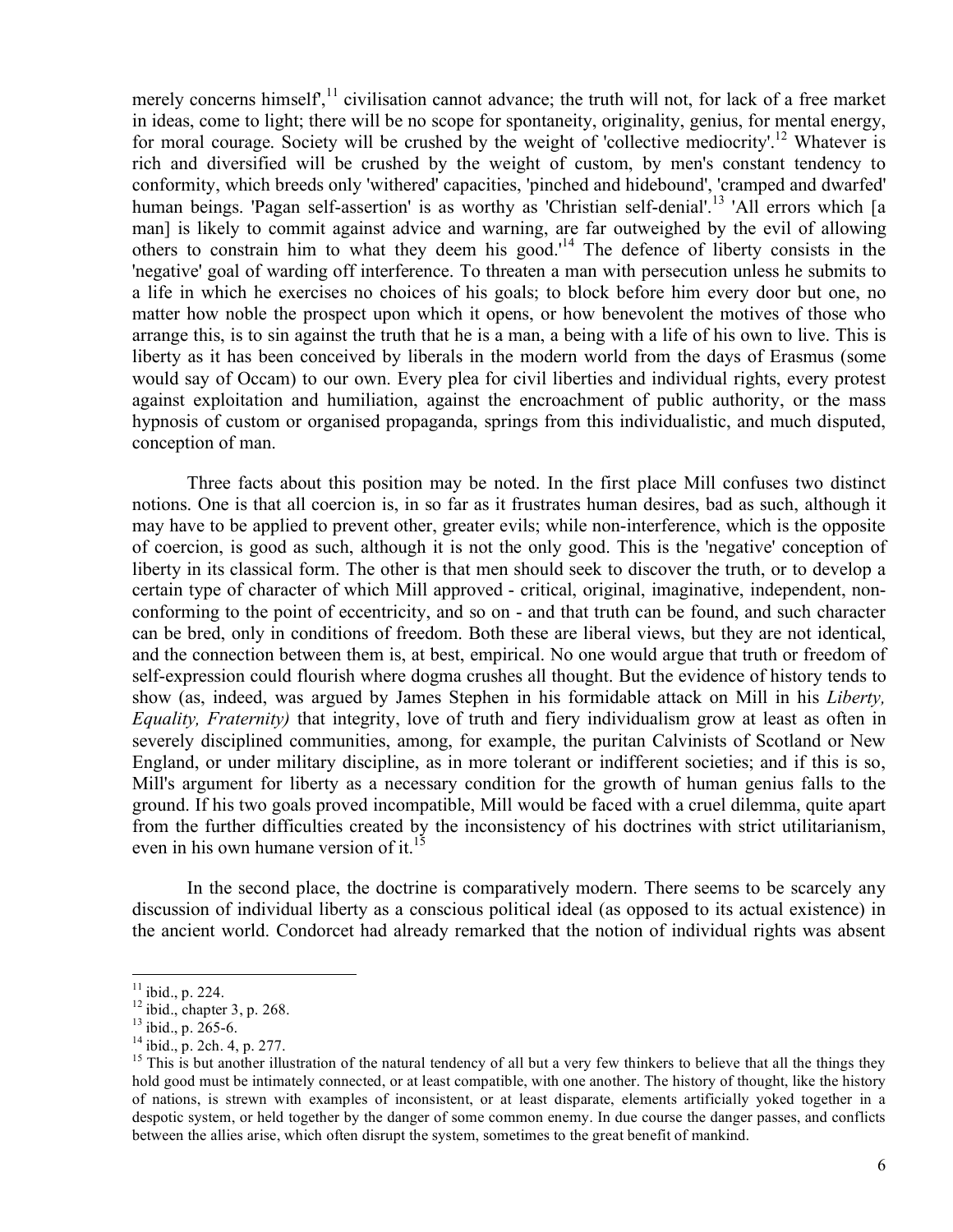from the legal conceptions of the Romans and Greeks; this seems to hold equally of the Jewish, Chinese and all other ancient civilizations that have since come to light. <sup>16</sup> The domination of this ideal has been the exception rather than the rule, even in the recent history of the West. Nor has liberty in this sense often formed a rallying cry for the great masses of mankind. The desire not to be impinged upon, to be left to oneself, has been a mark of high civilization on the part of both individuals and communities. The sense of privacy itself, of the area of personal relationships as something sacred in its own right, derives from a conception of freedom which, for all its religious roots, is scarcely older, in its developed state, than the Renaissance or the Reformation.<sup>17</sup> Yet its decline would mark the death of a civilisation, of an entire moral outlook.

The third characteristic of this notion of liberty is of greater importance. It is that liberty in this sense is not incompatible with some kinds of autocracy, or at any rate with the absence of selfgovernment. Liberty in this sense is principally concerned with the area of control, not with its source. Just as a democracy may, in fact, deprive the individual citizen of a great many liberties which he might have in some other form of society, so it is perfectly conceivable that a liberalminded despot would allow his subjects a large measure of personal freedom. The despot who leaves his subjects a wide area of liberty may be unjust, or encourage the wildest inequalities, care little for order, or virtue, or knowledge; but provided he does not curb their liberty, or at least curbs it less than many other regimes, he meets with Mill's specification. 18

Freedom in this sense is not, at any rate logically, connected with democracy or selfgovernment. Self-government may, on the whole, provide a better guarantee of the preservation of civil liberties than other regimes, and has been defended as such by libertarians. But there is no necessary connection between individual liberty and democratic rule. The answer to the question 'Who governs me?' is logically distinct from the question 'How far does government interfere with me?' It is in this difference that the great contrast between the two concepts of negative and positive liberty, in the end, consists.<sup>19</sup> For the 'positive' sense of liberty comes to light if we try to answer the

 <sup>16</sup> See the valuable discussion of this in Michel Villey, *Leqons d'histoire de la philosophie du droit* (Paris, 1957), which traces the embryo of the notion of subjective rights to Occam. <sup>17</sup> Christian (and Jewish or Muslim) belief in the absolute authority of divine **or** natural laws, or in the equality of all

men in the sight of God, is very different from belief in freedom to live as one prefers.<br><sup>18</sup> Indeed, it is arguable that in the Prussia of Frederick the Great or in the Austria of Joseph II men of imagination,

originality and creative genius, and, indeed, minorities of all kinds, were less persecuted and felt the pressure, both of institutions and custom, less heavy upon them than in many an earlier or later democracy.

<sup>&</sup>lt;sup>19</sup> Negative liberty' is something the extent of which, in a given case, it is difficult to estimate. It might, prima facie, seem to depend simply on the power to choose between at any rate two alternatives. Nevertheless, not all choices are equally free, or free at all. If in a totalitarian State I betray my friend under threat of torture, perhaps even if I act from fear of losing my job, I can reasonably say that I did not act freely. Nevertheless, I did, of course, make a choice, and could, at any rate in theory, have chosen to be killed or tortured or imprisoned. The mere existence of alternatives is not, therefore, enough to make my action free (although it may be voluntary) in the normal sense of the word. The extent o£ my freedom seems to depend on *(a)* how many possibilities are open to me (although the method of counting these can never be more than impressionistic; possibilities of action are not discrete entities like apples, which can be exhaustively enumerated); *(b)* how easy or difficult each of these possibilities is to actualize; *(c)* how important in my plan of life, given my character and circumstances, these possibilities are when compared with each other; *(d)* how far they are closed and opened by deliberate human acts; (*e*) what value not merely the agent, but the general sentiment of the society in which he lives, puts on the various possibilities. All these magnitudes must be 'integrated', and a conclusion, necessarily never precise, or indisputable, drawn from this process. It may well be that there are many incommensurable kinds and degrees of freedom, and that they cannot be drawn up on any single scale of magnitude. Moreover, in the case of societies, we are faced by such (logically absurd) questions as 'Would arrangement X increase the liberty of Mr A more than it would that of Messrs B, C and D between them, added together?' The same difficulties arise in applying utilitarian criteria. Nevertheless, provided we do not demand precise measurement, we can give valid reasons for saying that the average subject of the King of Sweden is, on the whole, a good deal freer today [1958] than the average citizen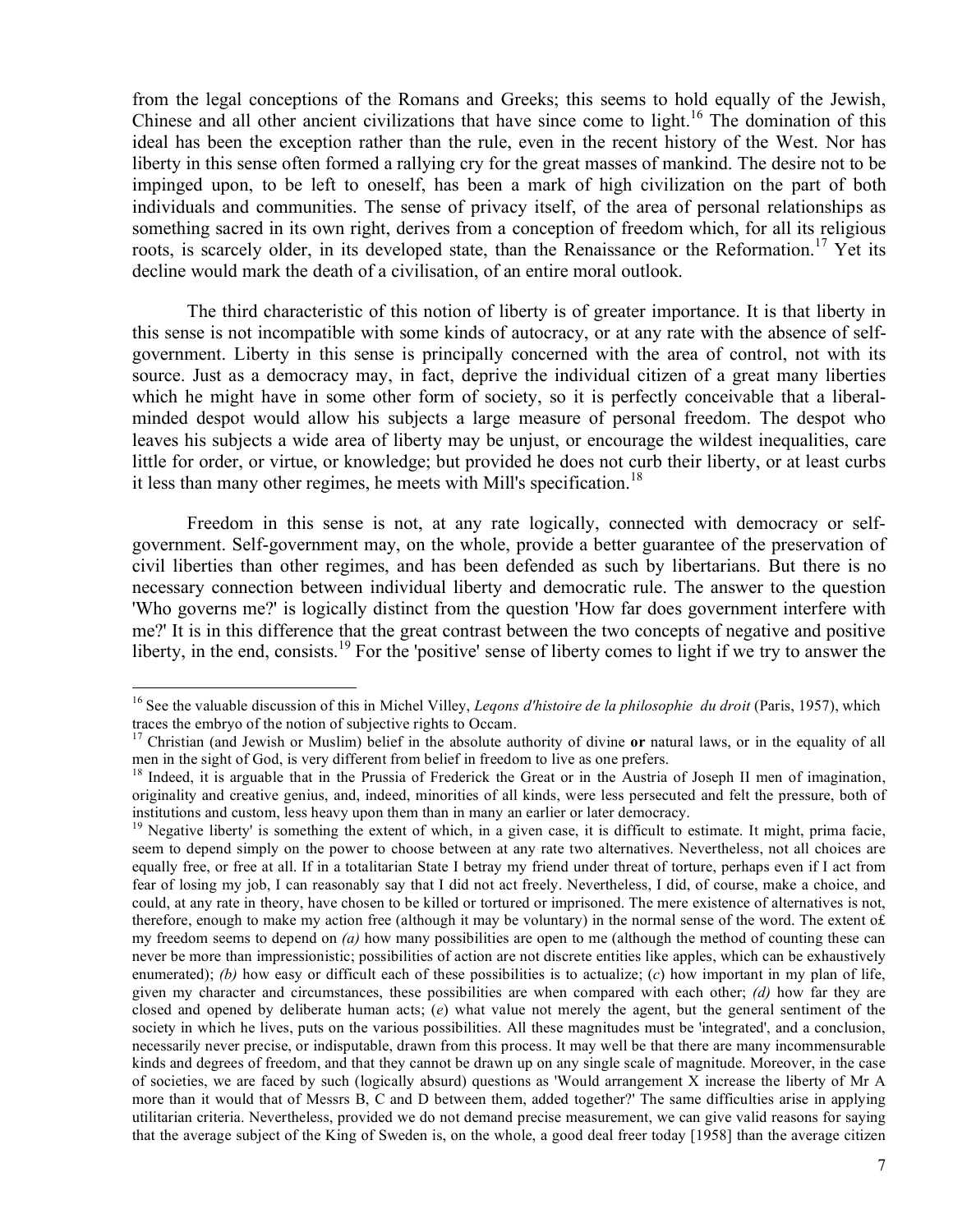question, not 'What am I free to do or be?', but 'By whom am I ruled?' or 'Who is to say what I am, and what I am not, to be or do?' The connection between democracy and individual liberty is a good deal more tenuous than it seemed to many advocates of both. The desire to be governed by myself, or at any rate to participate in the process by which my life is to be controlled, may be as deep a wish as that for a free area for action, and perhaps historically older. But it is not a desire for the same thing. So different is it, indeed, as to have led in the end to the great clash of ideologies that dominates our world. For it is this, the 'positive' conception of liberty, not freedom from, but freedom to - to lead one prescribed form of life - which the adherents of the 'negative' notion represent as being, at times, no better than a specious disguise for brutal tyranny.

### *II* **The notion of positive freedom.**

The 'positive' sense of the word 'liberty' derives from the wish on the part of the individual to be his own master. I wish my life and decisions to depend on myself, not on external forces of whatever kind. I wish to be the instrument of my own, not of other men's, acts of will. I wish to be a subject, not an object; to be moved by reasons, by conscious purposes, which are my own, not by causes which affect me, as it were, from outside. I wish to be somebody, not nobody; a doer deciding, not being decided for, self-directed and not acted upon by external nature or by other men as if I were a thing, or an animal, or a slave incapable of playing a human role, that is, of conceiving goals and policies of my own and realising them. This is at least part of what I mean when I say that I am rational, and that it is my reason that distinguishes me as a human being from the rest of the world. I wish, above all, to be conscious of myself as a thinking, willing, active being, bearing responsibility for my choices and able to explain them by reference to my own ideas and purposes. I feel free to the degree that I believe this to be true, and enslaved to the degree that I am made to realise that it is not.

The freedom which consists in being one's own master, and the freedom which consists in not being prevented from choosing as I do by other men, may, on the face of it, seem concepts at no great 'negative' notions of freedom historically developed in divergent directions, not always by logically reputable steps, until, in the end, they came into direct conflict with each other.

One way of making this clear is in terms of the independent momentum which the, initially perhaps quite harmless, metaphor of self-mastery acquired. 'I am my own master'; 'I am slave to no man'; but may I not (as Platonists or Hegelians tend to say) be a slave to nature? Or to my own 'unbridled' passions? Are these not so many species of the identical genus 'slave' - some political or legal, others moral or spiritual? Have not men had the experience of liberating themselves from spiritual slavery, or slavery to nature, and do they not in the course of it become aware, on the one hand, of a self which dominates, and, on the other, of something in them which is brought to heel? This dominant self is then variously identified with reason, with my 'higher nature', with the self which calculates and aims at what will satisfy it in the long run, with my 'real', or 'ideal', or 'autonomous' self, or with my self 'at its best';

of Spain or Albania. Total patterns of life must be compared directly as wholes, although the method by which we make the comparison, and the truth of the conclusions, are difficult or impossible to demonstrate. But the vagueness of the concepts, and the multiplicity of the criteria involved, are attributes of the subject-matter itself, not of our imperfect methods of measurement, or of incapacity for precise thought.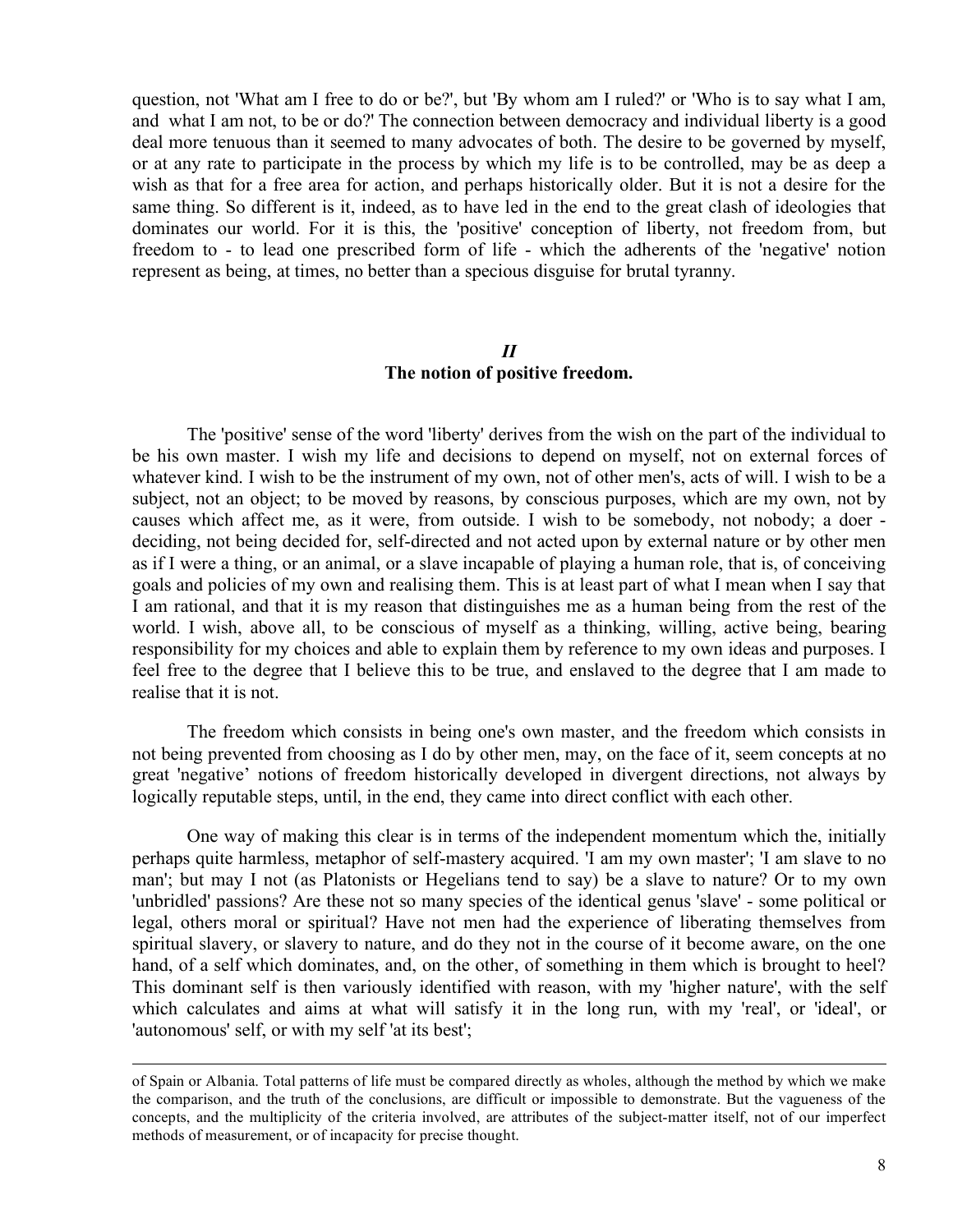which is then contrasted with irrational impulse, uncontrolled desires, my 'lower' nature, the pursuit of immediate pleasures, my 'empirical' or 'heteronomous' self, swept by every gust of desire and passion, needing to be rigidly disciplined if it is ever to rise to the full height of its 'real' nature. Presently the two selves may be represented as divided by an even larger gap; the real self may be conceived as something wider than the individual (as the term is normally understood), as a social 'whole' of which the individual is an element or aspect: a tribe, a race, a Church, a State, the great society of the living and the dead and the yet unborn. This entity is then identified as being the 'true' self which, by imposing its collective, or 'organic', single will upon its recalcitrant 'members', achieves its own, and therefore their, 'higher' freedom. The perils of using organic metaphors to justify the coercion of some men by others in order to raise them to a 'higher' level of freedom have often been pointed out. But what gives such plausibility as it has to this kind of language is that we recognise that it is possible, and at times justifiable, to coerce men in the name of some goal (let us say, justice or public health) which they would, if they were more enlightened, themselves pursue, but do not, because they are blind or ignorant or corrupt. This renders it easy for me to conceive of myself as coercing others for their own sake, in their, not my, they would not resist me if they were rational and as wise as I and understood their interests as I do. But I may go on to claim a good deal more than this. I may declare that they are actually aiming at what in their benighted state they consciously resist, because there exists within them an occult entity - their latent rational will, or their 'true' purpose - and that this entity, although it is belied by all that they overtly feel and do and say, is their 'real' self, of which the poor empirical self in space and time may know nothing or little; and that this inner spirit is the only self that deserves to have its wishes taken into account.<sup>20</sup> Once I take this view, I am in a position to ignore the actual wishes of men or societies, to bully, oppress, torture them in the name, and on behalf, of their 'real' selves, in the secure knowledge that whatever is the true goal of man (happiness, performance of duty, wisdom, a just society, self-fulfilment) must be identical with his freedom - the free choice of his 'true', albeit often submerged and inarticulate, self.

This paradox has been often exposed. It is one thing to say that I know what is good for X, while he himself does not; and even to ignore his wishes for its - and his - sake; and a very different one to say that he has *eo ipso* chosen it, not indeed consciously, not as he seems in everyday life, but in his role as a rational self which his empirical self may not know - the 'real' self which discerns the good, and cannot help choosing it once it is revealed. This monstrous impersonation, which consists in equating what X would choose if he were something he is not, or at least not yet, with what X actually seeks and chooses, is at the heart of all political theories of self-realisation. It is one thing to say that I may be coerced for my own good, which I am too blind to see: this may, on occasion, be for my benefit; indeed it may enlarge the scope of my liberty. It is another to say that if it is my good, then I am not being coerced, for I have willed it, whether I know this or not, and am free (or 'truly' free) even while my poor earthly body and foolish mind bitterly reject it, and struggle with the greatest desperation against those who seek, however benevolently, to impose it.

This magical transformation, or sleight of hand (for which William James so justly mocked the Hegelians), can no doubt be perpetrated just as easily with the 'negative' concept of freedom,

<sup>&</sup>lt;sup>20</sup> 'The ideal of true freedom is the maximum of power for all members of human society alike to make the best of themselves', said T. H. Green in 1881. *Lecture on Liberal Legislation and Freedom of Contract:* p. 200 in T. H. Green, *Lectures on the Principles of Political Obligation and Other Writings,* ed. Paul Harris and John Morrow (Cambridge, 1986). Apart from the confusion of freedom with equality, this entails that if a man chose some immediate pleasure which (in whose view?) would not enable him to make the best of himself (what self?) - what he was exercising was not 'true' freedom: and if deprived of it, he would not lose anything that mattered. Green was a genuine liberal: but many a tyrant could use this formula to justify his worst acts of oppression.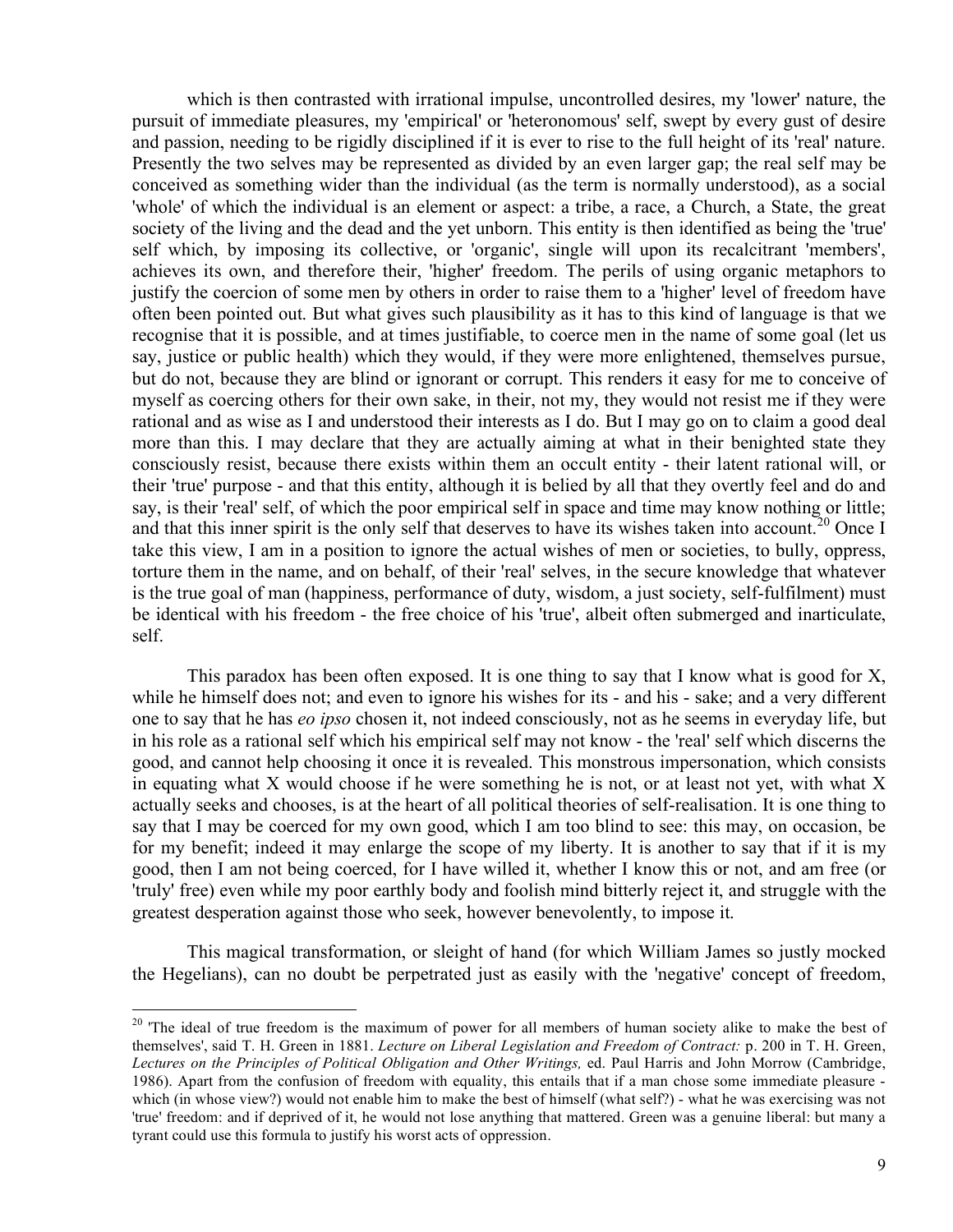where the self that should not be interfered with is no longer the individual with his actual wishes and needs as they are normally conceived, but the 'real' man within, identified with the pursuit of some ideal purpose not dreamed of by his empirical self. And, as in the case of the 'positively' free self, this entity may be inflated into some super-personal entity - a State, a class, a nation, or the march of history itself, regarded as a more 'real' subject of attributes than the empirical self. But the 'positive' conception of freedom as self-mastery, with its suggestion of a man divided against himself, has in fact, and as a matter of history, of doctrine and of practice, lent itself more easily to this splitting of personality into two: the transcendent, dominant controller, and the empirical bundle of desires and passions to be disciplined and brought to heel. It is this historical fact that has been influential. This demonstrates (if demonstration of so obvious a truth is needed) that conceptions of freedom directly derive from views of what constitutes a self, a person, a man. Enough manipulation of the definition of man, and freedom can be made to mean whatever the manipulator wishes. Recent history has made it only too clear that the issue is not merely academic.

The consequences of distinguishing between two selves will become even clearer if one considers the two major forms which the desire to be self-directed - directed by one's 'true' self - has historically taken: the first, that of self-abnegation in order to attain independence; the second, that of self-realisation, or total self-identification with a specific principle or ideal in order to attain the selfsame end.

# **III The retreat to the inner citadel.**

I am the possessor of reason and will; I conceive ends and I desire to pursue them; but I am prevented from attaining them I no longer feel master of the situation. I may be prevented by the laws of nature, or by accidents, or the activities of men, or the effect, often undesigned, of human institutions. These forces may be too much for me. What am I to do to avoid being crushed by them? I must liberate myself from desires that I know I cannot realise. I wish to be master of my kingdom, but my frontiers are long and insecure, therefore I contract them in order to reduce or eliminate the vulnerable area. I begin by desiring happiness, or power, or knowledge, or the attainment of some specific object. But I cannot command them. I choose to avoid defeat and waste, and therefore decide to strive for nothing that I cannot be sure to obtain. I determine myself not to desire what is unattainable. The tyrant threatens me with the destruction of my property, with imprisonment, with the exile or death of those I love. But if I no longer feel attached to property, no longer care whether or not I am in prison, if I have killed within myself my natural affections, then he cannot bend me to his will, for all that is left of myself is no longer subject to empirical fears or desires. It is as if I had performed a strategic retreat into an inner citadel - my reason, my soul, my 'noumenal' self - which, do what they may, neither external blind force, nor human malice, can touch. I have withdrawn into myself; there, and there alone, I am secure. It is as if I were to say: 'I have a wound in my leg. There are two methods of freeing myself from pain. One is to heal the wound. But if the cure is too difficult or uncertain, there is another method. I can get rid of the wound by cutting off my leg. If I train myself to want nothing to which the possession of my leg is indispensable, I shall not feel the lack of it.' This is the traditional self-emancipation of ascetics and quietists, of stoics or Buddhist sages, men of various religions or of none, who have fled the world, and escaped the yoke of society or public opinion, by some process of deliberate self-transformation that enables them to care no longer for any of its values, to remain, isolated and independent, on its edges, no longer vulnerable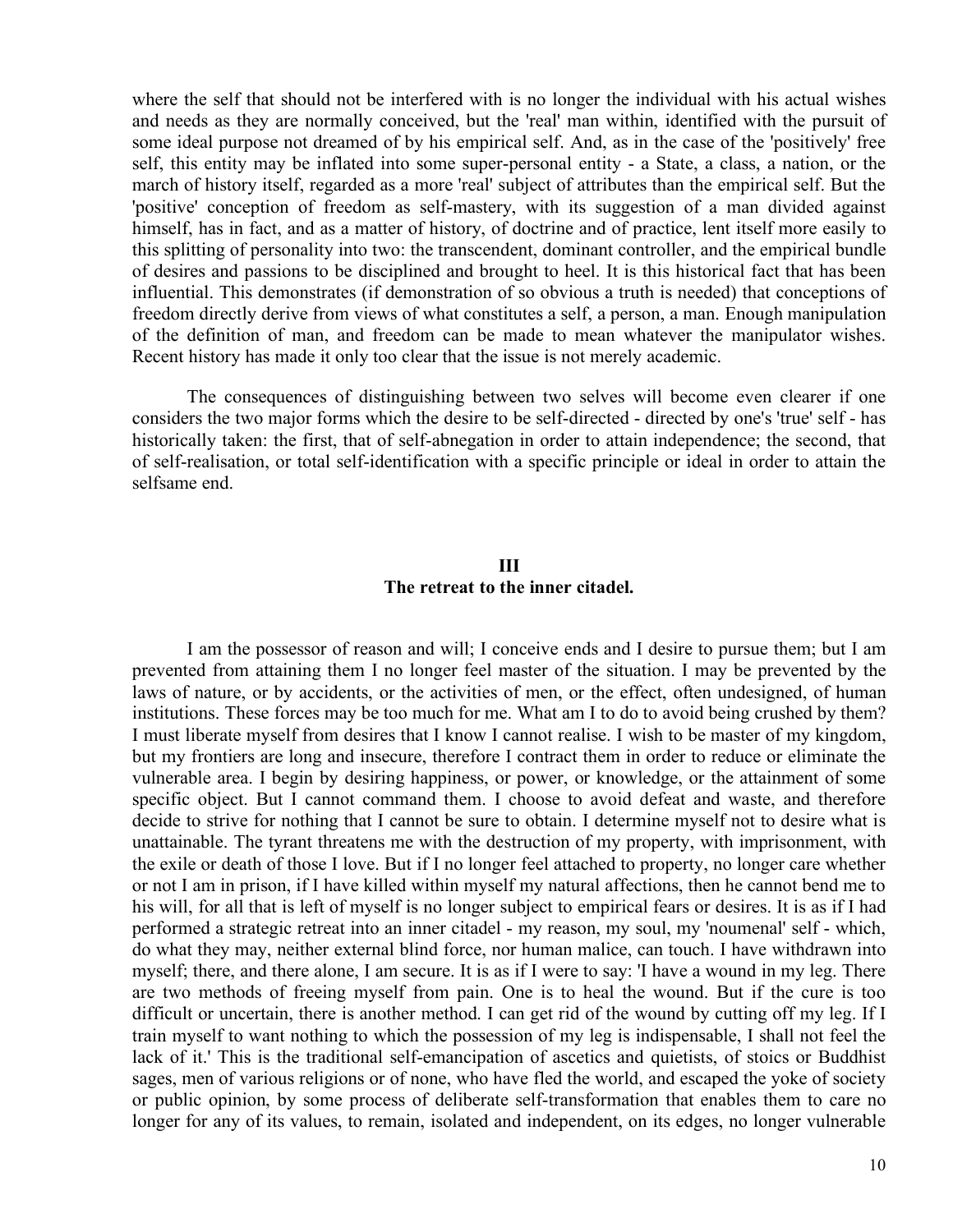to its weapons.<sup>21</sup> All political isolationism, all economic autarky, every form of autonomy, has in it some element of this attitude. I eliminate the obstacles in my path by abandoning the path; I retreat into my own sect, my own planned economy, my own deliberately insulated territory, where no voices from outside need be listened to, and no external forces can have effect. This is a form of the search for security; but it has also been called the search for personal or national freedom or independence.

From this doctrine, as it applies to individuals, it is no very great distance to the conceptions of those who, like Kant, identify freedom not indeed with the elimination of desires, but with resistance to them, and control over them. I identify myself with the controller and escape the slavery of the controlled. I am free because, and in so far as, I am autonomous. I obey laws, but I have imposed them on, or found them in, my own uncoerced self. Freedom is obedience, but, in Rousseau's words, 'obedience to a law which we prescribe to ourselves',  $^{22}$  and no man can enslave himself. Heteronomy is dependence on outside factors, liability to be a plaything of the external world that I cannot myself fully control, and which *pro tanto* controls and 'enslaves' me. I am free only to the degree to which my person is 'fettered' by nothing that obeys forces over which I have no control; I cannot control the laws of nature; my free activity must therefore, *ex hypothesis* be lifted above the empirical world of causality. This is not the place in which to discuss the validity of this ancient and famous doctrine; I only wish to remark that the related notions of freedom as resistance to (or escape from) unrealisable desire, and as independence of the sphere of causality, have played a central role in politics no less than in ethics.

For if the essence of men is that they are autonomous beings -authors of values, of ends in themselves, the ultimate authority of which consists precisely in the fact that they are willed freely then nothing is worse than to treat them as if they were not autonomous, but natural objects, played on by causal influences, creatures at the mercy of external stimuli, whose choices can be manipulated by their rulers, whether by threats of force or offers of rewards. To treat men in this way is to treat them as if they were not self-determined. 'Nobody may compel me to be happy in his own way', said Kant. Paternalism is 'the greatest despotism imaginable'.<sup>23</sup> This is so because it is to treat men as if they were not free, but human material for me, the benevolent reformer, to mould in accordance with my own, not their, freely adopted purpose. This is, of course, precisely the policy that the early utilitarians recommended. Helvetius (and Bentham) believed not in resisting, but in using, men's tendency to be slaves to their passions; they wished to dangle rewards and punishments before men - the acutest possible form of heteronomy - if by this means the 'slaves' might be made happier.<sup>24</sup> But to manipulate men, to propel them towards goals which you - the social reformer see, but they may not, is to deny their human essence, to treat them as objects without wills of their own, and therefore to degrade them. That is why to lie to men, or to deceive them, that is, to use them as means for my, not their own, independently conceived ends, even if it is for their own benefit, is, in effect, to treat them as subhuman, to behave as if their ends are less ultimate and sacred than my own. In the name of what can I ever be justified in forcing men to do what they have

<sup>&</sup>lt;sup>21</sup> 'A wise man, though he be a slave, is at liberty, and from this it follows that though a fool rule, he is in slavery', said St Ambrose. It might equally well have been said by Epictetus or Kant. Corpus Scriptorum Latinorum, vol. 82. part 1,

ed. Otto Faller (Vienna, 1968), letter 7, §24 (p.55).<br><sup>22</sup> *Social Contract*, book i, chapter 8: p. 365 in *Oeuvres completes* (op. cit., p. 195 above, note 2), vol. 3; cf. Constant, op. cit. (p. 198 above, note i), p. 272

<sup>&</sup>lt;sup>23</sup> op. cit. (p. 16 above, note i), vol. 8, p. 290, line 27, and p. 291, line 3.<br><sup>24</sup> 'Proletarian coercion, in all its forms, from executions to forced labour, is, paradoxical as it may sound, the method of moulding communist humanity out of the human material of the capitalist period.' These lines by the Bolshevik leader Nikolay Bukharin, especially the term 'human material', vividly convey this attitude. Nikolay Bukharin, *Ekonomika perekhodnogo perioda* [Economics in the Transitional Period] (Moscow, 1920), chapter 10, p. 146.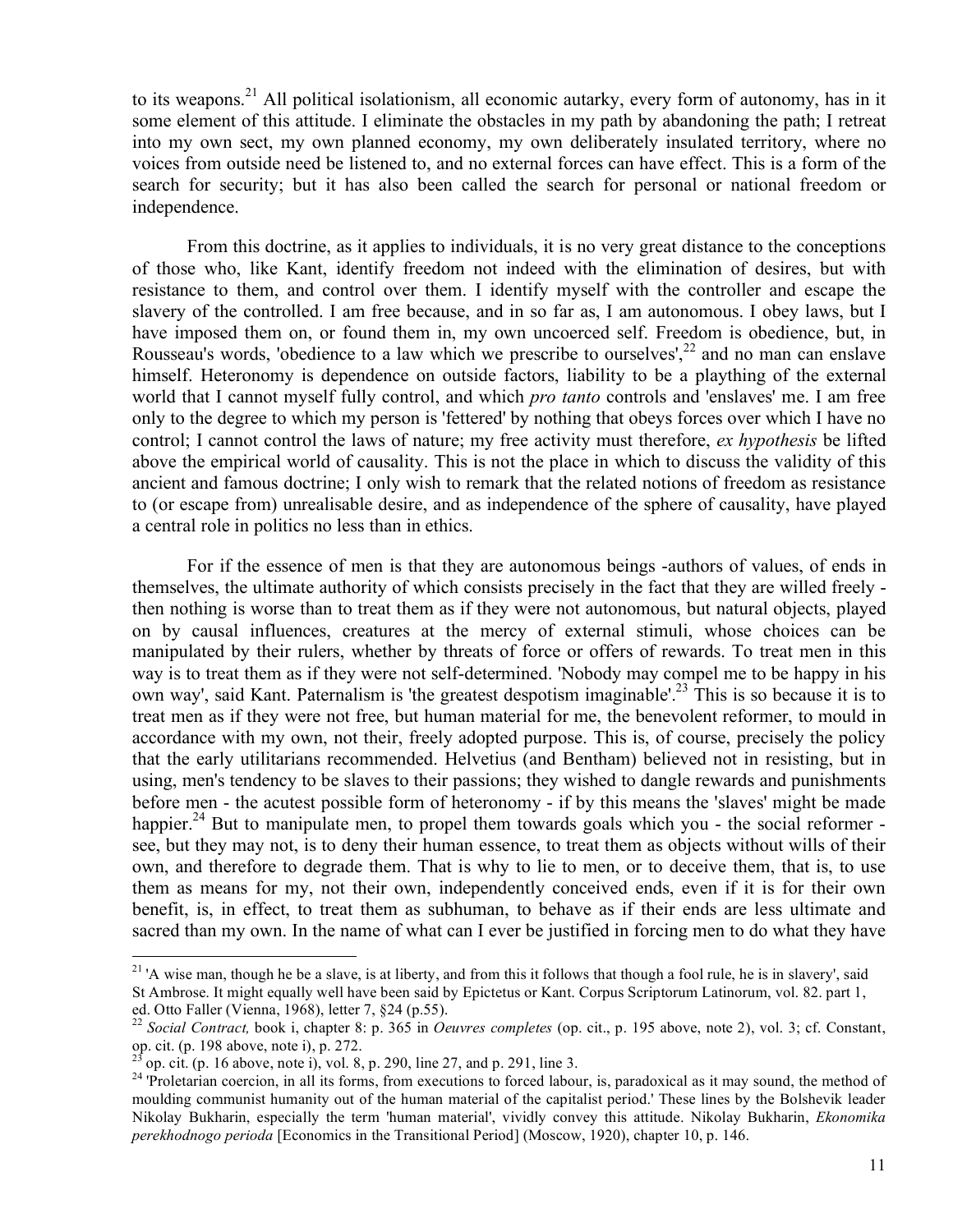not willed or consented to? Only in the name of some value higher than themselves. But if, as Kant held, all values are made so by the free acts of men, and called values only so far as they are this, there is no value higher than the individual. Therefore to do this is to coerce men in the name of something less ultimate than themselves - to bend them to my will, or to someone else's particular craving for (his or their) happiness or expediency or security or convenience. I am aiming at something desired (from whatever motive, no matter how noble) by me or my group, to which I am using other men as means. But this is a contradiction of what I know men to be, namely ends in themselves. All forms of tampering with human beings, getting at them, shaping them against their will to your own pattern, all thought-control and conditioning,  $^{25}$  is, therefore, a denial of that in men which makes them men and their values ultimate.

Kant's free individual is a transcendent being, beyond the realm of natural causality. But in its empirical form - in which the notion of man is that of ordinary life - this doctrine was the heart of liberal humanism, both moral and political, that was deeply influenced both by Kant and by Rousseau in the eighteenth century. In its a priori version it is a form of secularised Protestant individualism, in which the place of God is taken by the conception of the rational life, and the place of the individual soul which strains towards union with him is replaced by the conception of the individual, endowed with reason, straining to be governed by reason and reason alone, and to depend upon nothing that might deflect or delude him by engaging his irrational nature. Autonomy, not heteronomy: to act and not to be acted upon. The notion of slavery to the passions is - for those who think in these terms -more than a metaphor. To rid myself of fear, or love, or the desire to conform is to liberate myself from the despotism of something which I cannot control. Sophocles, whom Plato reports as saying that old age alone has liberated him from the passion of love - the yoke of a cruel master - is reporting an experience as real as that of liberation from a human tyrant or slave owner. The psychological experience of observing myself yielding to some 'lower' impulse, acting from a motive that I dislike, or of doing something which at the very moment of doing I may detest, and reflecting later that I was 'not myself, or 'not in control of myself, when I did it, belongs to this way of thinking and speaking. I identify myself with my critical and rational moments. The consequences of my acts cannot matter, for they are not in my control; only my motives are. This is the creed of the solitary thinker who has defied the world and emancipated himself from the chains of men and things. In this form the doctrine may seem primarily an ethical creed, and scarcely political at all; nevertheless its political implications are clear, and it enters into the tradition of liberal individualism at least as deeply as the 'negative' concept of freedom.

It is perhaps worth remarking that in its individualistic form the concept of the rational sage who has escaped into the inner fortress of his true self seems to arise when the external world has proved exceptionally arid, cruel or unjust. 'He is truly free', said Rousseau, 'who desires what he can perform, and does what he desires.<sup>526</sup> In a world where a man seeking happiness or justice or freedom (in whatever sense) can do little, because he finds too many avenues of action blocked to him, the temptation to withdraw into himself may become irresistible. It may have been so in Greece, where the Stoic ideal cannot be wholly unconnected with the fall of the independent democracies before centralized Macedonian autocracy. It was so in Rome, for analogous reasons,

<sup>&</sup>lt;sup>25</sup> Kant's psychology, and that of the Stoics and Christians too, assumed that some element in man - the 'inner fastness of his mind' - could be made secure against conditioning. The development of the techniques of hypnosis, 'brainwashing', subliminal suggestion and the like has made this <sup>a</sup> priori assumption, at least as an empirical hypothesis, less plausible. <sup>26</sup> Op.cit. (p.195 above, note 2), p. 309.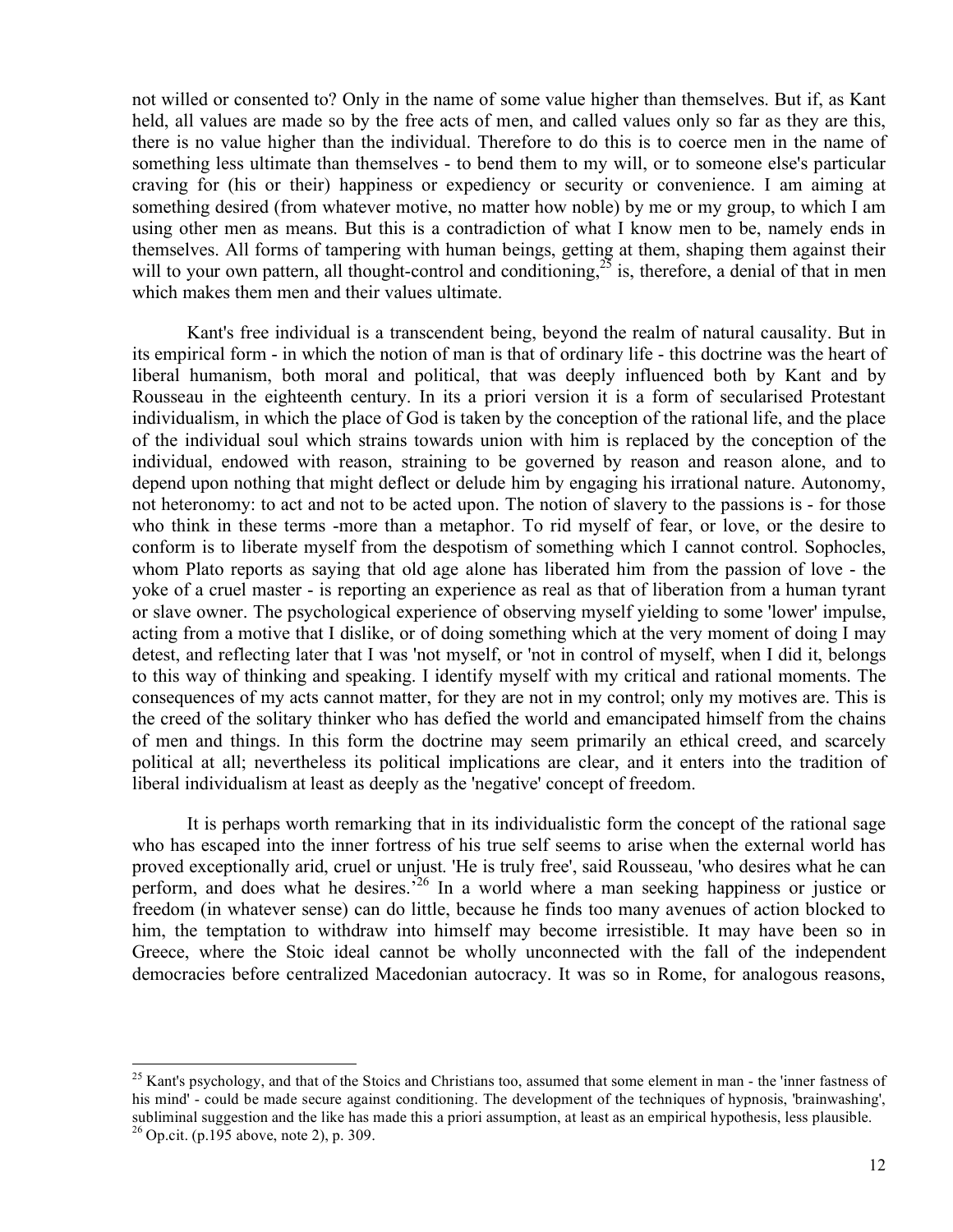after the end of the Republic.<sup>27</sup> It arose in Germany in the seventeenth century, during the period of the deepest national degradation of the German States that followed the Thirty Years War, when the character of public life, particularly in the small principalities, forced those who prized the dignity of human life, not for the first or last time, into a kind of inner emigration. The doctrine that maintains that what I cannot have I must teach myself not to desire, that a desire eliminated, or successfully resisted, is as good as a desire satisfied, is a sublime, but, it seems to me, unmistakable, form of the doctrine of sour grapes: what I cannot be sure of, I cannot truly want.

This makes it clear why the definition of negative liberty as the ability to do what one wishes - which is, in effect, the definition adopted by Mill - will not do. If I find that I am able to do little or nothing of what I wish, I need only contract or extinguish my wishes, and I am made free. If the tyrant (or 'hidden persuader') manages to condition his subjects (or customers) into losing their original wishes and embracing ('internalising') the form of life he has invented for them, he will, on this definition, have succeeded in liberating them. He will, no doubt, have made them *feel* free - as Epictetus feels freer than his master (and the proverbial good man is said to feel happy on the rack). But what he has created is the very antithesis of political freedom.

Ascetic self-denial may be a source of integrity or serenity and spiritual strength, but it is difficult to see how it can be called an enlargement of liberty. If I save myself from an adversary by retreating indoors and locking every entrance and exit, I may remain freer than if I had been captured by him, but am I freer than if I had defeated or captured him? If I go too far, contract myself into too small a space, I shall suffocate and die. The logical culmination of the process of destroying everything through which I can possibly be wounded is suicide. While I exist in the natural world, I can never be wholly secure. Total liberation in this sense (as Schopenhauer correctly perceived) is conferred only by death.28

I find myself in a world in which I meet with obstacles to my will. Those who are wedded to the 'negative' concept of freedom may perhaps be forgiven if they think that self-abnegation is not the only method of overcoming obstacles; that it is also possible to do so by removing them: in the case of non-human objects, by physical action; in the case of human resistance, by force or persuasion, as when I induce somebody to make room for me in his carriage, or conquer a country which threatens the interests of my own. Such acts may be unjust, they may involve violence, cruelty, the enslavement of others, but it can scarcely be denied that thereby the agent is able in the most literal sense to increase his own freedom. It is an irony of history that this truth is repudiated by some of those who practise it most forcibly, men who, even while they conquer power and freedom of action, reject the 'negative' concept of it in favour of its 'positive' counterpart. Their view rules over half our world; let us see upon what metaphysical foundation it rests.

<sup>&</sup>lt;sup>27</sup> It is not perhaps far-fetched to assume that the quietism of the Eastern sages was, similarly, a response to the despotism of the great autocracies, and nourished at periods when individuals were apt to be humiliated, or at any rate ignored or ruthlessly managed, by those possessed of the instruments of physical coercion.<br><sup>28</sup> It is worth remarking that those who demanded - and fought for - liberty for the individual or for the nation in France

during this period of German quietism did not fall into this attitude. Might this not be precisely because, despite the despotism of the French monarchy and the arrogance and arbitrary behaviour of privileged groups in the French State, France was a proud and powerful nation, where the reality of political power was not beyond the grasp of men of talent, so that withdrawal from battle into some untroubled heaven above it, whence it could be surveyed dispassionately by the self-sufficient philosopher, was not the only way out? The same holds for England in the nineteenth century and well after it, and for the United States today.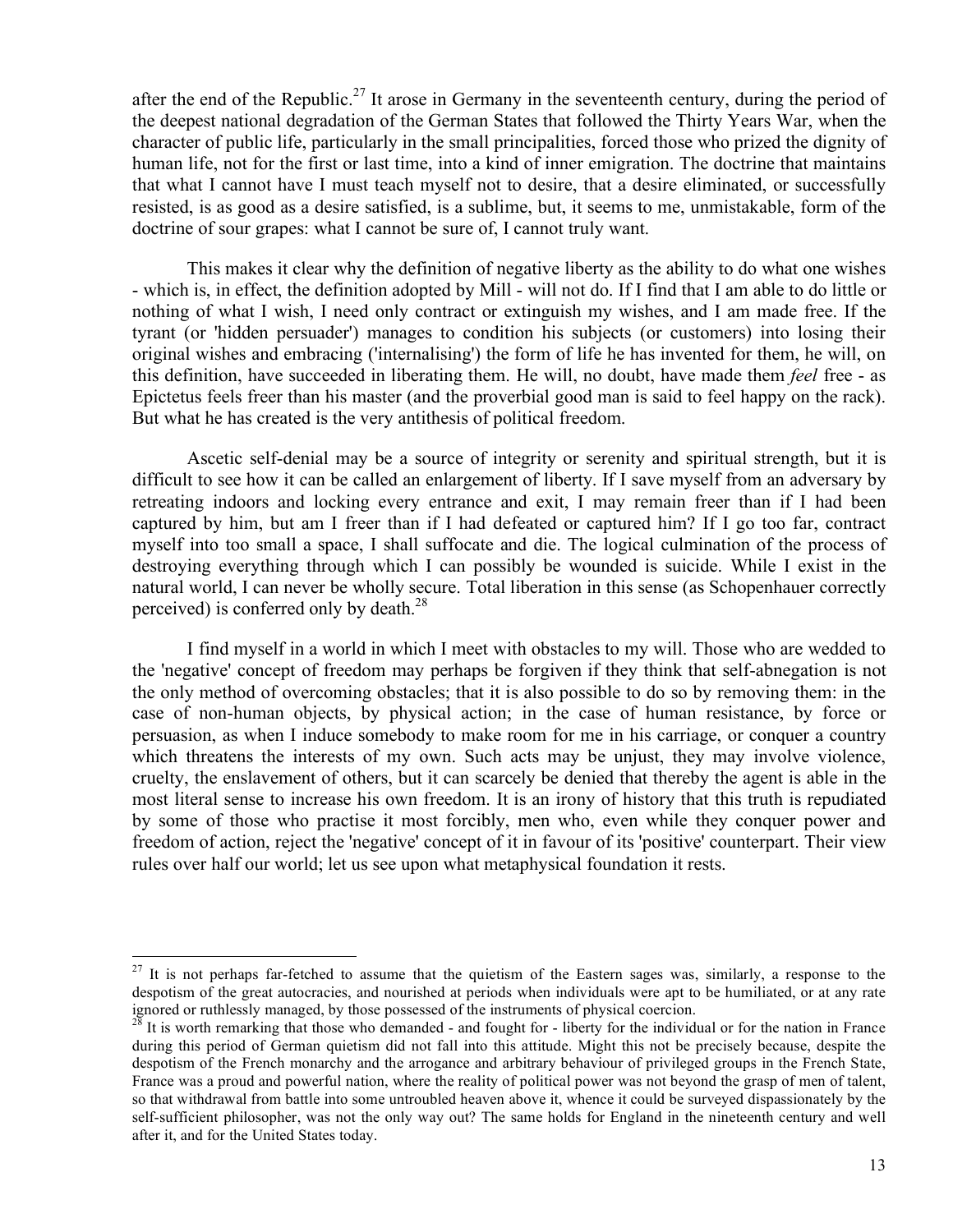#### *Self-realisation.*

The only true method of attaining freedom, we are told, is by the use of critical reason, the understanding of what is necessary and what is contingent. If I am a schoolboy, all but the simplest truths of mathematics obtrude themselves as obstacles to the free functioning of my mind, as theorems whose necessity I do not understand; they are pronounced to be true by some external authority, and present themselves to me as foreign bodies which I am expected mechanically to absorb into my system. But when I understand the functions of the symbols, the axioms, the formation and transformation rules - the logic whereby the conclusions are obtained - and grasp that these things cannot be otherwise, because they appear to follow from the laws that govern the processes of my own reason,<sup>29</sup> then mathematical truths no longer obtrude themselves as external entities forced upon me which I must receive whether I want to or not, but as something which I now freely will in the course of the natural functioning of my own rational activity. For the mathematician, the proof of these theorems is part of the free exercise of his natural reasoning capacity. For the musician, after he has assimilated the pattern of the composer's score, and has made the composer's ends his own, the playing of the music is not obedience to external laws, a compulsion and a barrier to liberty, but a free, unimpeded exercise. The player is not bound to the score as an ox to the plough, or a factory worker to the machine. He has absorbed the score into his own system, has, by understanding it, identified it with himself, has changed it from an impediment to free activity into an element in that activity itself. What applies to music or mathematics must, we are told, in principle apply to all other obstacles which present themselves as so many lumps of external stuff blocking free self-development. That is the programme of enlightened rationalism from Spinoza to the latest (at times unconscious) disciples of Hegel. *Sapere aude.* What you know, that of which you understand the necessity - the rational necessity - you cannot, while remaining rational, want to be otherwise. For to want something to be other than what it must be is, given the premisses - the necessities that govern the world -to be *pro tanto* either ignorant or irrational. Passions, prejudices, fears, neuroses spring from ignorance, and take the form of myths and illusions. To be ruled by myths, whether they spring from the vivid imaginations of unscrupulous charlatans who deceive us in order to exploit us, or from psychological or sociological causes, is a form of heteronomy, of being dominated by outside factors in a direction not necessarily willed by the agent. The scientific determinists of the eighteenth century supposed that the study of the sciences of nature, and the creation of sciences of society on the same model, would make the operation of such causes transparently clear, and thus enable individuals to recognise their own part, in the working of a rational world, frustrating only when misunderstood. Knowledge liberates, as Epicurus taught long ago, by automatically eliminating irrational fears and desires.

Herder, Hegel and Marx substituted their own vitalistic models of social life for the older, mechanical, ones, but believed, no less than their opponents, that to understand the world is to be freed. They merely differed from them in stressing the part played by change and growth in what made human beings human. Social life could not be understood by an analogy drawn from mathematics or physics. One must also understand history, that is, the peculiar laws of continuous growth, whether by 'dialectical<sup>5</sup> conflict or otherwise, that govern individuals and groups in their

<sup>&</sup>lt;sup>29</sup> Or, as some modern theorists maintain, because I have, or could have, invented them for myself, since the rules are man-made.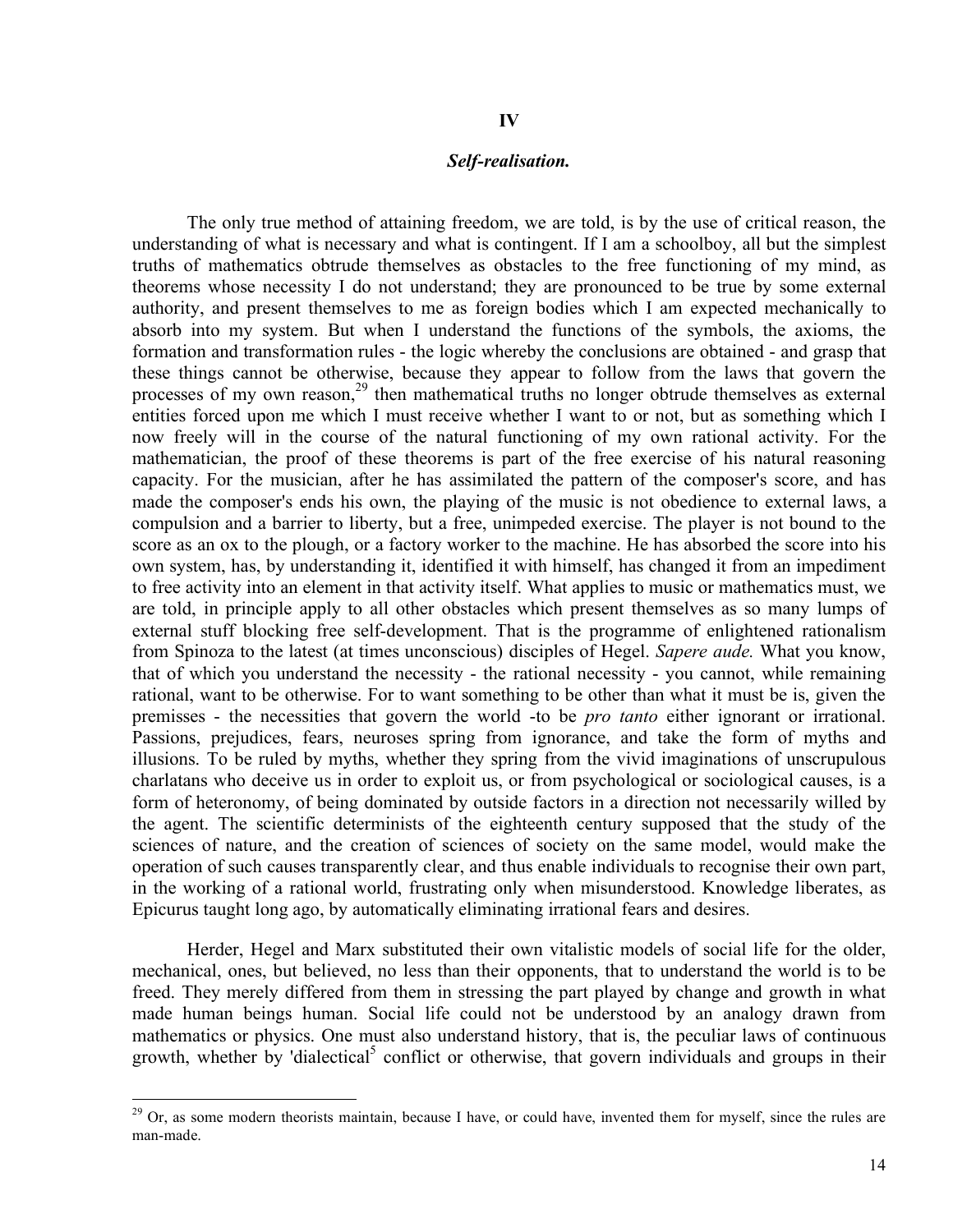interplay with each other and with nature. Not to grasp this is, according to these thinkers, to fall into a particular kind of error, namely the belief that human nature is static, that its essential properties are the same everywhere and at all times, that it is governed by unvarying natural laws, whether they are conceived in theological or materialistic terms, which entails the fallacious corollary that a wise lawgiver can, in principle, create a perfectly harmonious society at any time by appropriate education and legislation, because rational men, in all ages and countries, must always demand the same unaltering satisfactions of the same unaltering basic needs. Hegel believed that his contemporaries (and indeed all his predecessors) misunderstood the nature of institutions because they did not understand the laws - the rationally intelligible laws, since they spring from the operation of reason - that create and alter institutions and transform human character and human action. Marx and his disciples maintained that the path of human beings was obstructed not only by natural forces, or the imperfections of their own characters, but, even more, by the workings of their own social institutions, which they had originally created (not always consciously) for certain purposes, but whose functioning they systematically came to misconceive,<sup>30</sup> and which thereupon became obstacles to their creators' progress. Marx offered social and economic hypotheses to account for the inevitability of such misunderstanding, in particular of the illusion that such manmade arrangements were independent forces, as inescapable as the laws of I nature. As instances of such pseudo-objective forces, he pointed to the laws of supply and demand, or the institution of property, or I the eternal division of society into rich and poor, or owners and I workers, as so many unaltering human categories. Not until we | had reached a stage at which the spells of these illusions could be | broken, that is, until enough men reached a social stage that alone enabled them to understand that these laws and institutions were themselves the work of human minds and hands, historically I needed in their day, and later mistaken for inexorable, objective powers, could the old world be destroyed, and more adequate and t liberating social machinery substituted.

We are enslaved by despots - institutions or beliefs or neuroses - which can be removed only by being analysed and understood. We I are imprisoned by evil spirits which we have ourselves albeit not I consciously - created, and can exorcise them only by becoming I conscious and acting appropriately: indeed, for Marx understanding *is* appropriate action. I am free if, and only if, I plan my life in accordance with my own will; plans entail rules; a rule does not oppress me or enslave me if I impose it on myself consciously, or accept it freely, having understood it, whether it was invented by me or by others, provided that it is rational, that is to say, conforms to the necessities of things. To understand why things must be as they must be is to will them to be so. Knowledge liberates not by offering us more open possibilities amongst which we can make our choice, but by preserving us from the frustration of attempting the impossible. To want necessary laws to be other than they are is to be prey to an irrational desire - a desire that what must be X should also be not-X. To go further, and believe these laws to be other than what they necessarily are, is to be insane. That is the metaphysical heart of rationalism. The notion of liberty contained in it is not the 'negative' conception of a field (ideally) without obstacles, a vacuum in which nothing obstructs me, but the notion of self-direction or self-control. I can do what I will with my own. I am a rational being; whatever I can demonstrate to myself as being necessary, as incapable of being otherwise in a rational society - that is, in a society directed by rational minds, towards goals such as a rational being would have - I cannot, being rational, wish to sweep out of my way. I assimilate it into my substance as I do the laws of logic, of mathematics, of which I can never be thwarted, since I cannot want it to be other than it is.

<sup>&</sup>lt;sup>30</sup> In practice even more than in theory.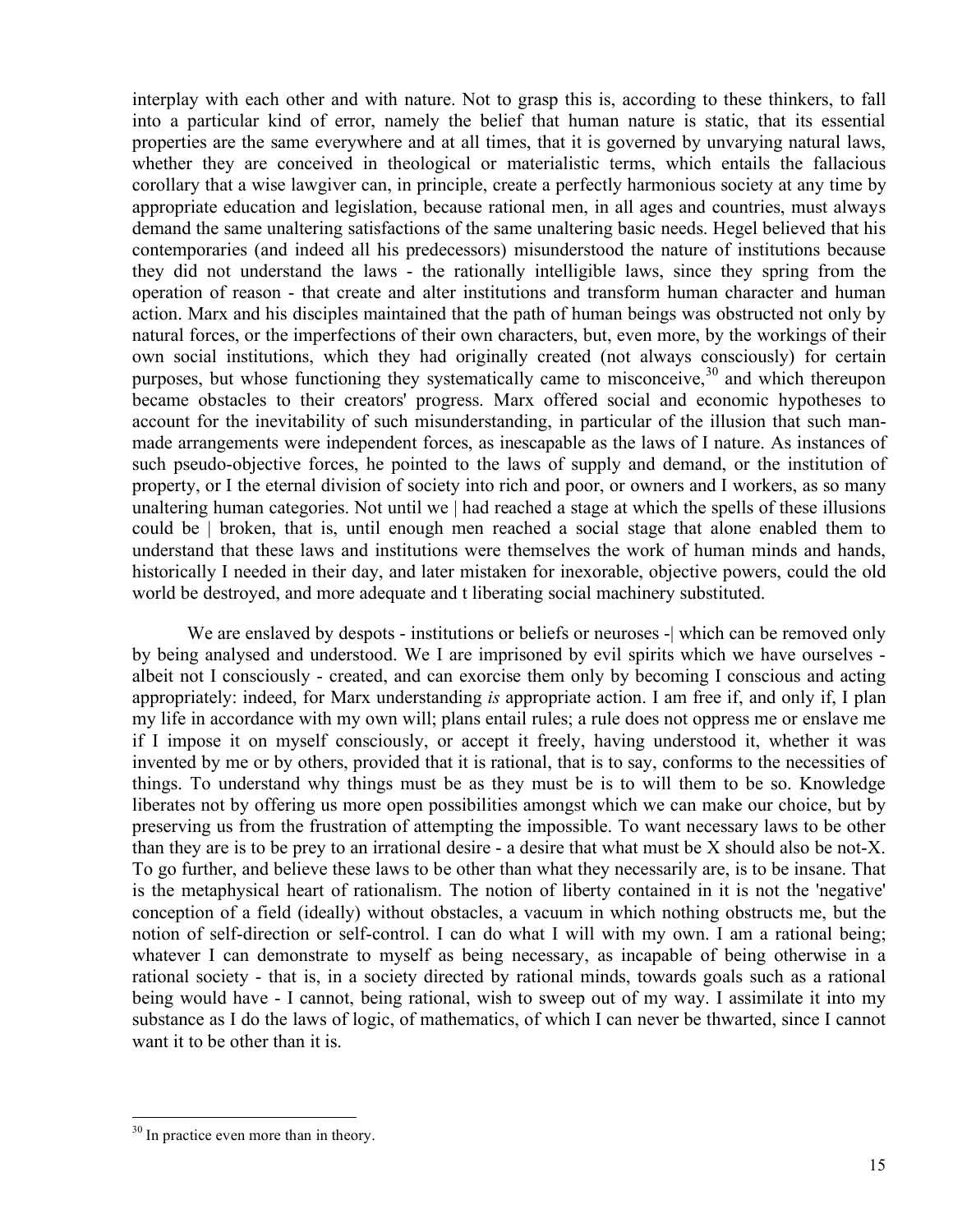This is the positive doctrine of liberation by reason. Socialized forms of it, widely disparate and opposed to each other as they are, are at the heart of many of the nationalist, communist, authoritarian, and totalitarian creeds of our day. It may, in the course of its evolution, have wandered far from its rationalist moorings. Nevertheless, it is this freedom that, in democracies and in dictatorships, is argued about, and fought for, in many parts of the earth today. Without attempting to trace the historical evolution of this idea, I should like to comment on some of its vicissitudes.

### *V*

#### **The Temple of Sarastro.**

Those who believed in freedom as rational self-direction were bound, sooner or later, to consider how this was to be applied not merely to a man's inner life, but to his relations with other members of his society. Even the most individualistic among them - and Rousseau, Kant and Fichte certainly began as individualists -came at some point to ask themselves whether a rational life not only for the individual, but also for society, was possible, and if so, how it was to be achieved. I wish to be free to live as my rational will (my 'real self) commands, but so must others be. How am I to avoid collisions with their wills? Where is the frontier that lies between my (rationally determined) rights and the identical rights of others? For if I am rational, I cannot deny that what is right for me must, for the same reasons, be right for others who are rational like me. A rational (or free) State would be a State governed by such laws as all rational men would freely accept; that is to say, such laws as they would themselves have enacted had they been asked what, as rational beings, they demanded; hence the frontiers would be such as all rational men would consider to be the right frontiers for rational beings.

But who, in fact, was to determine what these frontiers were? Thinkers of this type argued that if moral and political problems were genuine - as surely they were - they must in principle be soluble; that is to say, there must exist one and only one true solution to any problem. All truths could in principle be discovered by any rational thinker, and demonstrated so clearly that all other rational men could not but accept them; indeed, this was already to a large extent the case in the new natural sciences. On this assumption the problem of political liberty was soluble by establishing a just order that would give to each man all the freedom to which a rational being was entitled. My claim to unfettered freedom can prima facie at times not be reconciled with your equally unqualified claim; but the rational solution of one problem cannot collide with the equally true solution of another, for two truths cannot logically be incompatible; therefore a just order must in principle be discoverable - an order of which the rules make possible correct solutions to all possible problems that could arise in it. This ideal, harmonious state of affairs was sometimes imagined as a Garden of Eden before the Fall of Man, an Eden from which we were expelled, but for which we were still filled with longing; or as a golden age still before us, in which men, having become rational, will no longer be 'other-directed', nor 'alienate' or frustrate one another. In existing societies justice and equality are ideals which still call for some measure of coercion, because the premature lifting of social controls might lead to the oppression of the weaker and the stupider by the stronger or abler or more energetic and unscrupulous. But it is only irrationality on the part of men (according to this doctrine) that leads them to wish to oppress or exploit or humiliate one another. Rational men will respect the principle of reason in each other, and lack all desire to fight or dominate one another.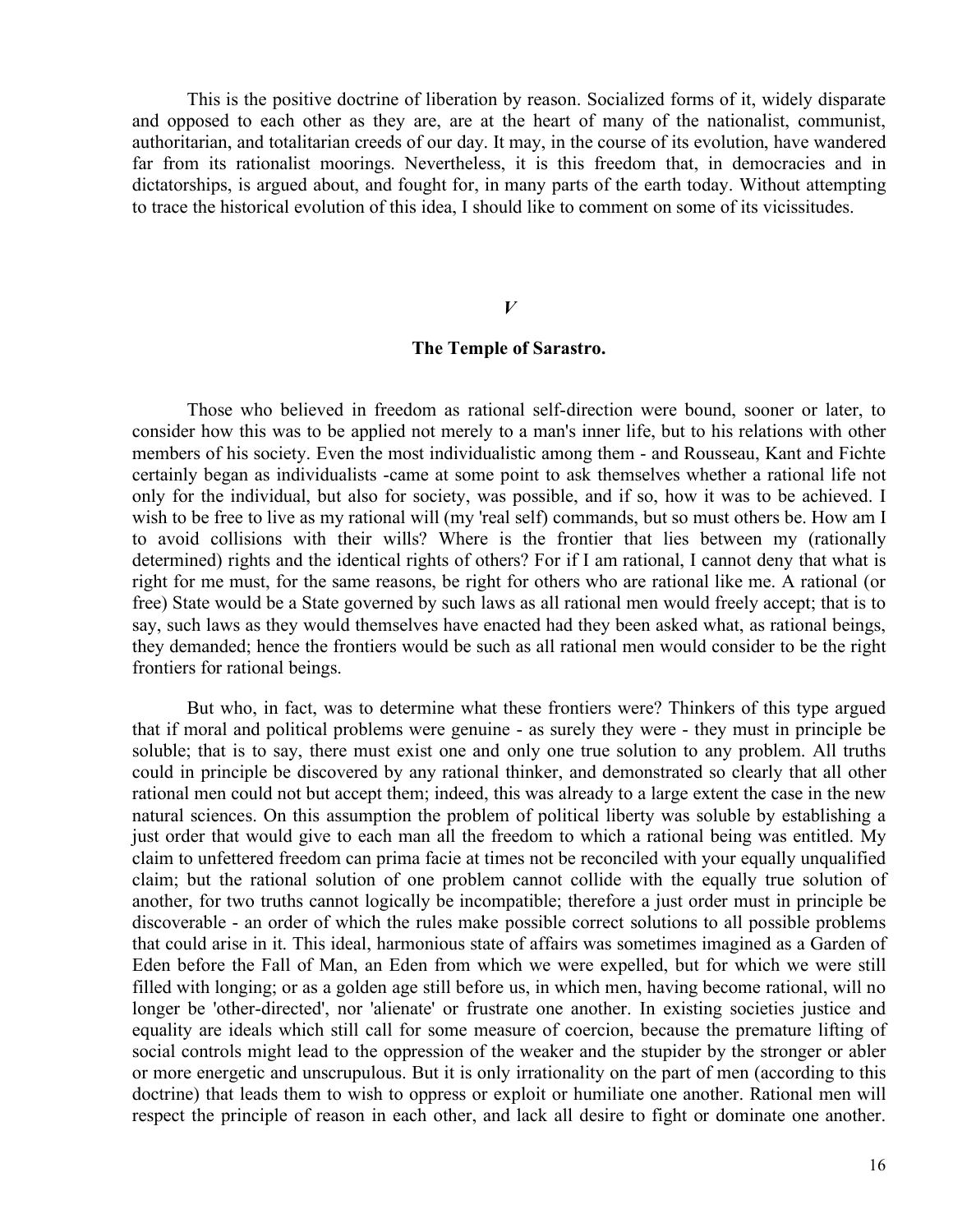The desire to dominate is itself a symptom of irrationality, and can be explained and cured by rational methods. Spinoza offers one kind of explanation and remedy, Hegel another, Marx a third. Some of these theories may perhaps, to some degree, supplement each other, others are not combinable. But they all assume that in a society of perfectly rational beings the lust for domination over men will be absent or ineffective. The existence of, or cravings for, oppression will be the first symptom that the true solution to the problems of social life

has not been reached.

This can be put in another way. Freedom is self-mastery, the elimination of obstacles to my will, whatever these obstacles may be - the resistance of nature, of my ungoverned passions, of irrational institutions, of the opposing wills or behaviour of others. Nature I can, at least in principle, always mould by technical means, and shape to my will. But how am I to treat recalcitrant human beings? I must, if I can, impose my will on them too, 'mould' them to my pattern, cast parts for them in my play. But will this not mean that I alone am free, while they are slaves? They will be so if my plan has nothing to do with their wishes or values, only with my own. But if my plan is fully rational, it will allow for the full development of their 'true' natures, the realisation of their capacities for rational decisions, for 'making the best of themselves' - as a part of the realisation of my own 'true' self. All true solutions to all genuine problems must be compatible: more than this, they must fit into a single whole; for this is what is meant by calling them all rational and the universe harmonious. Each man has his specific character, abilities, aspirations, ends. If I grasp both what these ends and natures are, and how they all relate to one another, I can, at least in principle, if I have the knowledge and the strength, satisfy them all, so long as the nature and the purposes in question are rational. Rationality is knowing things and people for what they are: I must not use stones to make violins, nor try to make born violin-players play flutes. If the universe is governed by reason, then there will be no need for coercion; a correctly planned life for all will coincide with full freedom - the freedom of rational self-direction - for all. This will be so if, and only if, the plan is the true plan - the one unique pattern which alone fulfils the claims of reason. Its laws will be the rules which reason prescribes: they will only seem irksome to those whose reason is dormant, who do not understand the true 'needs' of their own 'real' selves. So long as each player recognises and plays the part set him by reason - the faculty that understands his true nature and discerns his true ends -there can be no conflict. Each man will be a liberated, self-directed actor in the cosmic drama. Thus Spinoza tells us that children, although they are coerced, are not slaves, because they obey orders given in their own interests, and that the subject of a true commonwealth is no slave, because the common interests must include his own.<sup>31</sup> Similarly, Locke says 'Where there is no law there is no freedom', because rational law is a direction to a man's 'proper interests' or 'general good'; and adds that since law of this kind is what 'hedges us in only from bogs and precipices' it 'ill deserves the name of confinement',<sup>32</sup> and speaks of desires to escape from it as being irrational, forms of 'licence', as 'brutish',<sup>33</sup> and so on. Montesquieu, forgetting his liberal moments, speaks of political liberty as being not permission to do what we want, or even what the law allows, but only 'the power of doing what we ought to will',<sup>34</sup> which Kant virtually repeats. Burke proclaims the individual's

 <sup>31</sup> Tractatus Theologico-Politicus, *chapter 16: p. <sup>137</sup> in Benedict de Spinoza,* The Political Works, *ed. A. G. Wernham*

<sup>&</sup>lt;sup>33</sup> ibid., §§ 6, 163.<br><sup>34</sup> De l'esprit des lois, book n, chapter 3: p. 20\$ in Oeuvres completes de Montesquieu, ed. A. Masson (Paris, 1950-5), vol. i A.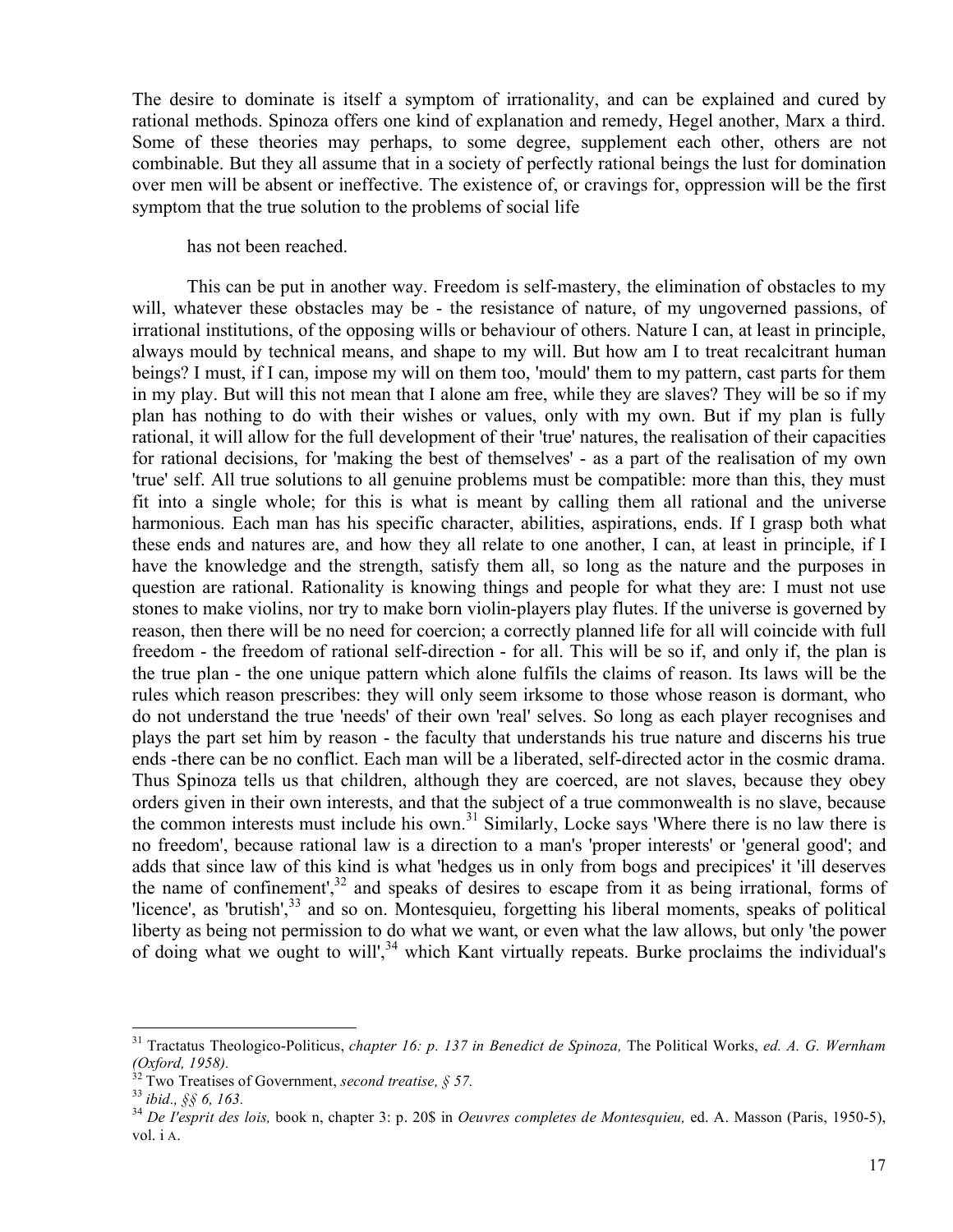'right' to be restrained in his own interest, because 'the presumed consent of every rational creature is in unison with the predisposed order of things'. $^{35}$ 

The common assumption of these thinkers (and of many a schoolman before them and Jacobin and Communist after them) is that the rational ends of our 'true' natures must coincide, or be made to coincide, however violently our poor, ignorant, desire-ridden, passionate, empirical selves may cry out against this process. Freedom is not freedom to do what is irrational, or stupid, or wrong. To force empirical selves into the right pattern is no tyranny, but liberation.<sup>36</sup> Rousseau tells me that if I freely surrender all the parts of my life to society, I create an entity which, because it has been built by an equality of sacrifice of all its members, cannot wish to hurt any one of them; in such a society, we are informed, it can be in nobody's interest to damage anyone else. 'In giving myself to all, I give myself to none', $37$  and get back as much as I lose, with enough new force to preserve my new gains. Kant tells us that when 'the individual has entirely abandoned his wild, lawless freedom, to find it again, unimpaired, in a state of dependence according to law', that alone is true freedom, 'for this dependence is the work of my own will acting as a lawgiver'.<sup>38</sup> Liberty, so far from being incompatible with authority, becomes virtually identical with it. This is the thought and language of all the declarations of the rights of man in the eighteenth century, and of all those who look upon society as a design constructed according to the rational laws of the wise lawgiver, or of nature, or of history, or of the Supreme Being. Bentham, almost alone, doggedly went on repeating that the business of laws was not to liberate but to restrain: every law is an infraction of liberty<sup>39</sup> - even if such infraction leads to an increase of the sum of liberty.

If the underlying assumptions had been correct - if the method of solving social problems resembled the way in which solutions to the problems of the natural sciences are found, and if reason were what rationalists said that it was - all this would perhaps follow. In the ideal case, liberty coincides with law: autonomy with authority. A law which forbids me to do what I could not, as a sane being, conceivably wish to do is not a restraint of my freedom. In the ideal society, composed of wholly responsible beings, rules, because I should scarcely be conscious of them, would gradually wither away. Only one social movement was bold enough to render this assumption quite explicit and accept its consequences -that of the Anarchists. But all forms of liberalism founded on a rationalist metaphysics are less or more watered-down versions of this creed.

In due course, the thinkers who bent their energies to the solution of the problem on these lines came to be faced with the question of how in practice men were to be made rational in this way. Clearly they must be educated. For the uneducated are irrational, heteronomous, and need to be coerced, if only to make life tolerable for the rational if they are to live in the same society and not be compelled to withdraw to a desert or some Olympian height. But the uneducated cannot be expected to understand or co-operate with the purposes of their educators. Education, says Fichte, must inevitably work in such a way that 'you will later recognise the reasons for what I am doing

 <sup>35</sup> *Appeal from the Old to the New Whigs* (1791): pp. 93-4 in The Works of the Right Honourable Edmund Burke (World's Classics edition), vol. 5 (London, 1907).<br><sup>36</sup> On this Bentham seems to me to have said the last word: 'The liberty of doing evil, is it not liberty? If it is not liberty,

what is it then? . .. Do we not say that liberty should be taken away from fools, and wicked persons, because they abuse it?' *The Works of Jeremy Bentham,* ed. John Bowring (Edinburgh, 1843), vol. i, p. 301. Compare with this the view of the Jacobins in the same period, discussed by Crane Brinton in 'Political Ideas in the Jacobin Clubs', *Political Science Quarterly* 43 (1928), 249-64, esp. p. 257: 'no man is free in doing evil. To prevent him is to free him.' This view is echoed in almost identical terms by British Idealists at the end of the following century.<br><sup>37</sup> Social Contract, book i, chapter 6: p. 361 in *Oeuvres completes* (op. cit., p. 195 above, note 2), vol. 3.<br><sup>38</sup> op. cit. (p.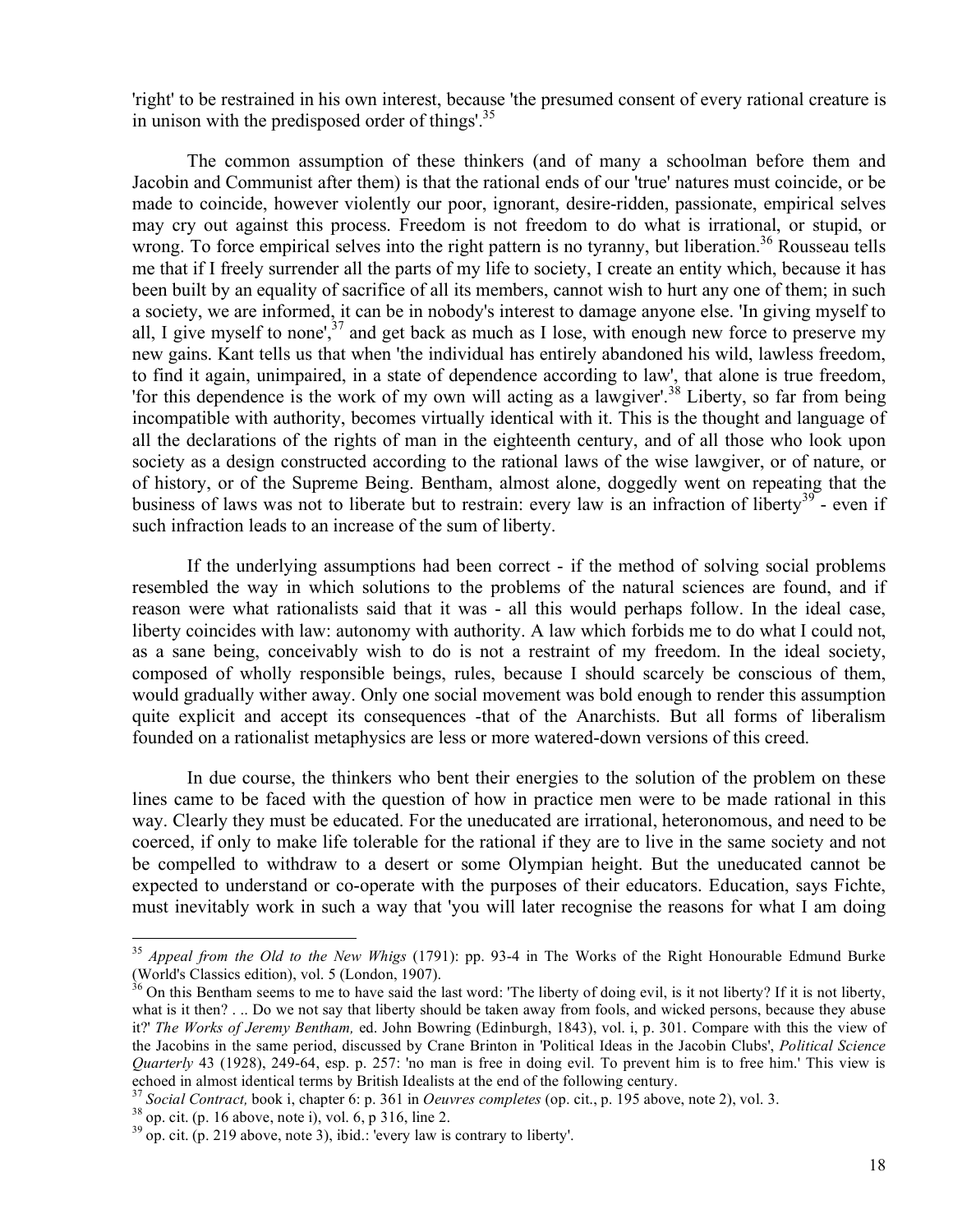now'.<sup>40</sup> Children cannot be expected to understand why they are compelled to go to school, nor the ignorant - that is, for the moment, the majority of mankind - why they are made to obey the laws that will presently make them rational. 'Compulsion is also a kind of education.' <sup>41</sup> You learn the great virtue of obedience to superior persons. If you cannot understand your own interests as a rational being, I cannot be expected to consult you, or abide by your wishes, in the course of making you rational. I must, in the end, force you to be protected against smallpox, even though you may not wish it. Even Mill is prepared to say that I may forcibly prevent a man from crossing a bridge if there is not time to warn him that it is about to collapse, for I know, or am justified in assuming, that he cannot wish to fall into the water. Fichte knows what the uneducated German of his time wishes to be or do better than he can possibly know this for himself. The sage knows you better than you know yourself, for you are the victim of your passions, a slave living a heteronomous life, purblind, unable to understand your true goals. You want to be a human being. It is the aim of the State to satisfy your wish. 'Compulsion is justified by education for future insight.<sup>42</sup> The reason within me, if it is to triumph, must eliminate and suppress my 'lower' instincts, my passions and desires, which render me a slave; similarly (the fatal transition from individual to social concepts is almost imperceptible) the higher elements in society - the better educated, the more rational, those who 'possess the highest insight of their time and people' <sup>43</sup> - may exercise compulsion to rationalise the irrational section of society. For - so Hegel, Bradley, Bosanquet have often assured us - by obeying the rational man we obey ourselves: not indeed as we are, sunk in our | ignorance and our passions, weak creatures afflicted by diseases that need a healer, wards who require a guardian, but as we could be if we were rational; as we could be even now, if only we would listen to the rational element which is, *ex hypothesi,* within every human being who deserves the name.

The philosophers of 'Objective Reason', from the tough, rigidly centralised, 'organic' State of Fichte, to the mild and humane liberalism of T. H. Green, certainly supposed themselves to be fulfilling, and not resisting, the rational demands which, however inchoate, were to be found in the breast of every sentient being.

But I may reject such democratic optimism, and turning away from the ideological determinism of the Hegelians towards some more voluntanst philosophy, conceive the idea of imposing on my society - for its own betterment - a plan of my own, which in my rational wisdom I have elaborated; and which, unless I act on my own, perhaps against the permanent wishes of the vast majority of my fellow citizens, may never come to fruition at all. Or**,** abandoning the concept of reason altogether, I may conceive myself as an inspired artist, who moulds men into patterns in the light of his unique vision, as painters combine colours or composers sounds; humanity is the raw material upon which I impose my creative will; even though men suffer and die in the process, they are lifted by it to a height to which they could never have risen without my coercive - but creative violation of their lives. This is the argument used by every dictator, inquisitor and bully who seeks some moral, or even aesthetic, justification for his conduct. I must do for men (or with them) what they cannot do for themselves, and I cannot ask their permission or consent, because they are in no condition to know what is best for them; indeed, what they will permit and accept may mean a life of contemptible mediocrity, or perhaps even their ruin and suicide. Let me quote from the true progenitor of the heroic doctrine, Fichte, once again:

<sup>&</sup>lt;sup>40</sup> Johann Gottlieb Fichte's Sämmtliche Werke, ed. I.H. Fichte (Berlin, 1846-6), vol. 7, p.176.<br><sup>41</sup> ibid., p. 574.<br><sup>42</sup> ibid., p. 578.<br><sup>43</sup> ibid p. 576.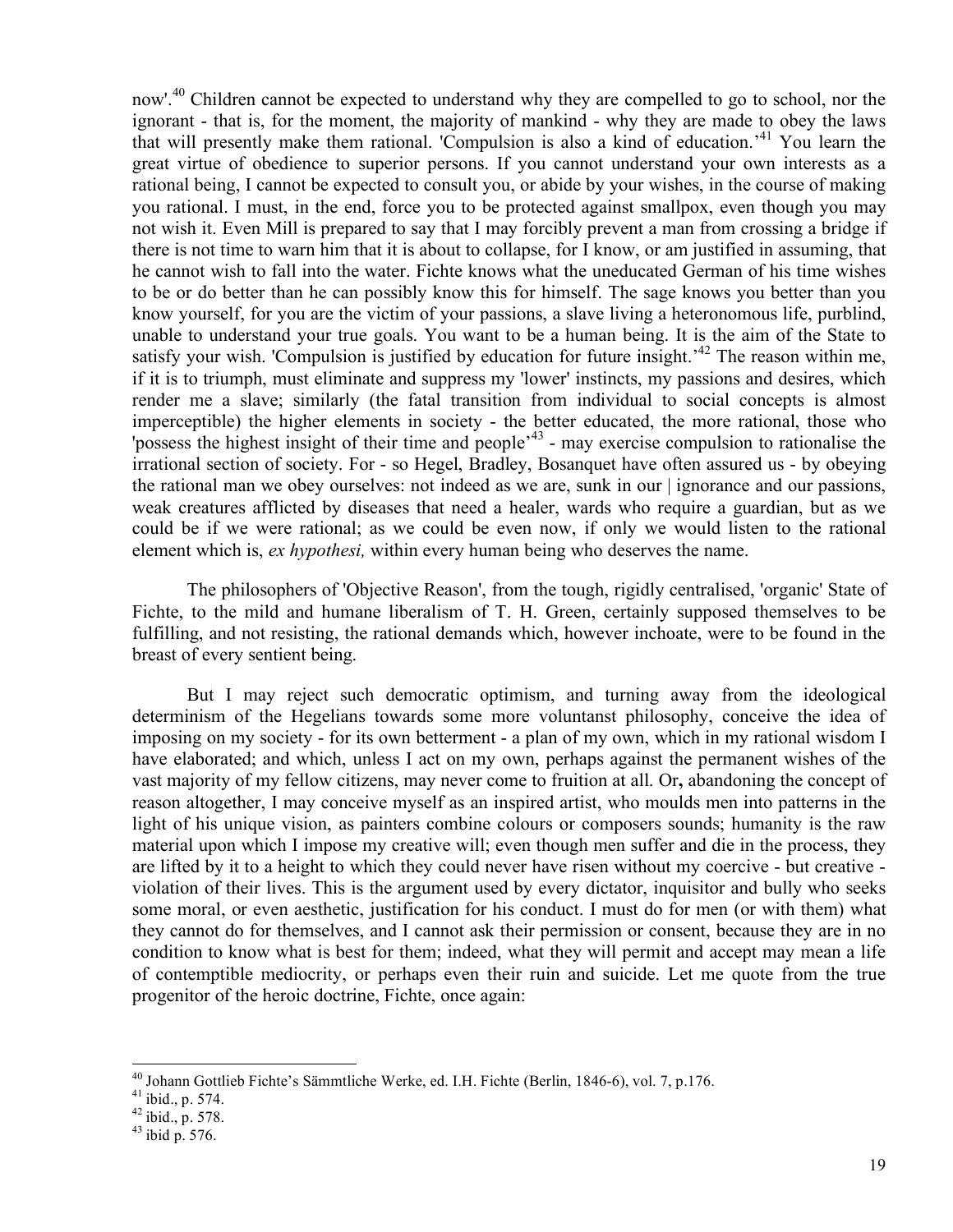'No one has ... rights against reason.' 'Man is afraid of subordinating his subjectivity to the laws of reason. He prefers tradition or arbitrariness.<sup>44</sup> Nevertheless, subordinated he must be.<sup>45</sup> Fichte puts forward the claims of what he called reason; Napoleon, or Carlyle, or romantic authoritarians may worship other values, and see in their establishment by force the only path to 'true' freedom.

The same attitude was pointedly expressed by August Comte, who asked why, if we do not allow free thinking in chemistry or biology, we should allow it in morals or politics.<sup>46</sup> Why indeed? If it makes sense to speak of political truths - assertions of social ends are which all men, because they are men, must, once they discovered, agree to be such; and if, as Comte believed, scientific method will in due course reveal them; then what case is there for freedom of opinion or action - at least as an end in itself, and not merely as a stimulating intellectual climate - either for individuals or for groups? Why should any conduct be tolerated that is not authorized by appropriate experts? Comte put bluntly what had been implicit in the rationalist theory of politics from its ancient Greek beginnings. There can, in principle, be only one correct way of life; the wise lead it spontaneously, that is why they are called wise. The unwise must be dragged towards it by all the social means in the power of the wise; for why should demonstrable error be suffered to survive and breed? The immature and untutored must be made to say to themselves: 'Only the truth liberates, and the only way in which I can learn the truth is by doing blindly today, what you, who know it, order me, or coerce me, to do, in the certain knowledge that only thus will I arrive at your clear vision, and be free like you.'

We have wandered indeed from our liberal beginnings. This argument, employed by Fichte in his latest phase, and after him by other defenders of authority, from Victorian schoolmasters and colonial administrators to the latest nationalist or Communist dictator, is precisely what the Stoic and Kantian morality protests against most bitterly in the name of the reason of the free individual following his own inner light. In this way the rationalist argument, with its assumption of the single true solution, has led by steps which, if not logically valid, are historically and psychologically intelligible from an ethical doctrine of individual responsibility and individual self-perfection to an authoritarian State obedient to the directives of an elite of Platonic guardians.

What can have led to so strange a reversal - the transformation of Kant's severe individualism into something close to a pure totalitarian doctrine on the part of thinkers some of whom claimed to be his disciples? This question is not of merely historical interest, for not a few contemporary liberals have gone through the same peculiar evolution. It is true that Kant insisted, following Rousseau, that a capacity for rational self-direction belonged to all men; that there could be no experts in moral matters, since morality was a matter not of specialised knowledge (as the Utilitarians and *philosophes* had maintained), but of the correct use of a universal human faculty; and consequently that what made men free was not acting in certain self-improving ways, which they could be coerced to do, but knowing why they ought to do so, which nobody could do for, or on behalf of, anyone else. But even Kant, when he came to deal with political issues, conceded that no

 $44 \text{ ibid.}$ , pp. 578, 580.  $45 \text{ To complet}$  form of government, to impose Right on them by force, is not only the right, but the sacred duty of every man who has both the insight and the power to do so.' ibid., vol. 4, p. 436.

<sup>46</sup> See *Plan des travaux scientifiques necessaires pour reorgamser la societe* (1822); p. 53 in Auguste Comte, *Appendice general du systeme de politiqne positive* (Paris, 1854), published as part of vol. 4 of *Systeme de politique positive* (Pans, 1851-4). [Mill quotes this passage in *Auguste Comte and Positivism:* pp. 301-2 m his *Collected Works* (op. cit., p. 199 above, note i), vol. 10. H.H.]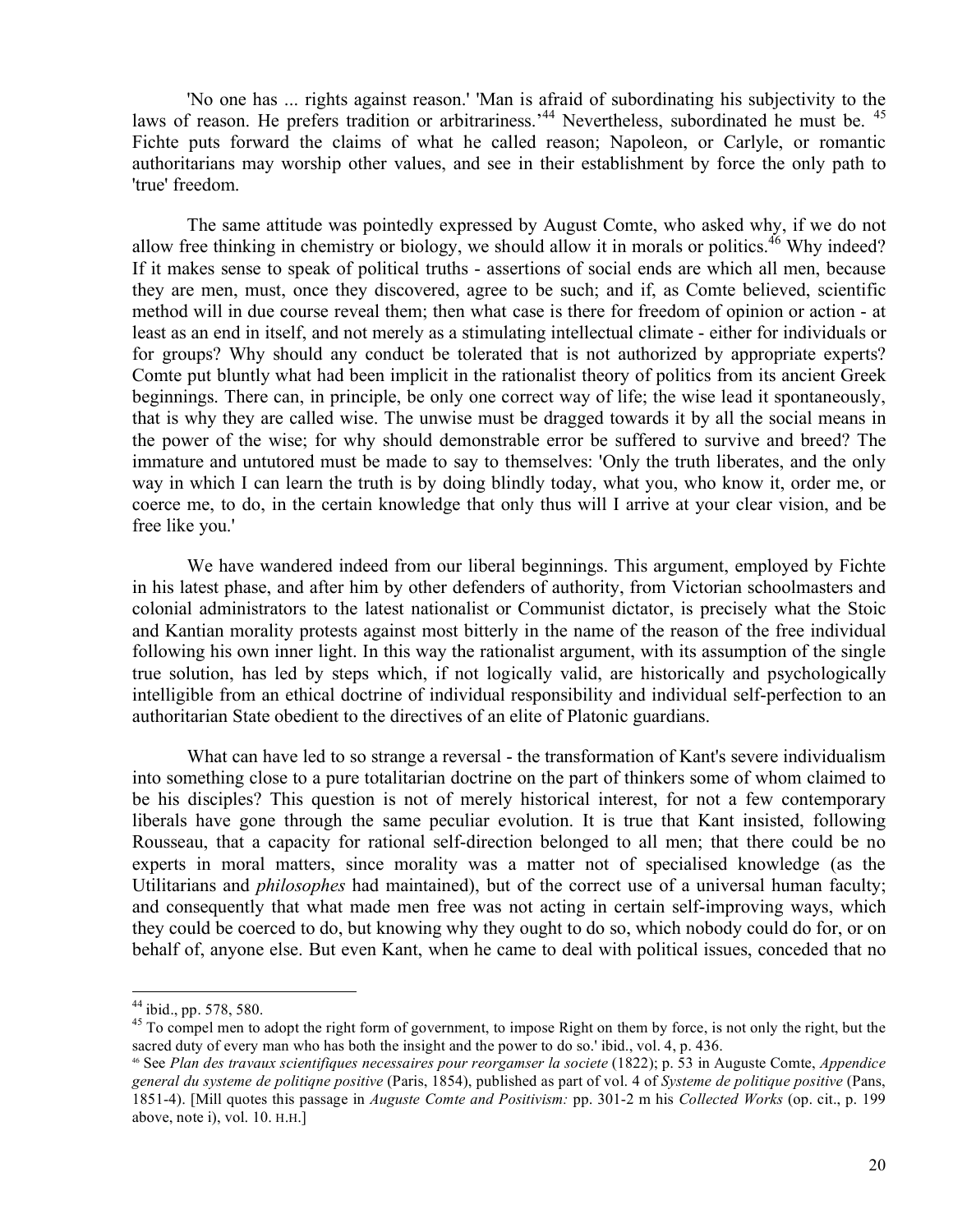law, provided that it was such that I should, if I were asked, approve it as a rational being, could possibly deprive me of any portion of my rational freedom. With this the door was opened wide to the rule of experts. I cannot consult all men about all enactments all the time. The government cannot be a continuous plebiscite. Moreover, some men are not as well attuned to the voice of their own reason as others: some seem singularly deaf. If I am a legislator or a ruler, I must assume that if the law I impose is rational (and I can consult only my own reason) it will automatically be approved by all the members of my society so far as they are rational beings. For if they disapprove, they must, *pro tanto,* be irrational; then they will need to be repressed by reason: whether their own or mine cannot matter, for the pronouncements of reason must be the same in all minds. I issue my orders and, if you resist, take it upon myself to repress the irrational element in you which opposes reason. My task would be easier if you repressed it in yourself; I try to educate you to do so. But I am responsible for public welfare, I cannot wait until all men are wholly rational. Kant may protest that the essence of the subject's freedom is that he, and he alone, has given himself the order to obey. But this is a counsel of perfection. If you fail to discipline yourself, I must do so for you; and you cannot complain of lack of freedom, for the fact that Kant's rational judge has sent you to prison is evidence that you have not listened to your own inner reason, that, like a child, a savage, an idiot, you are not ripe for self-direction, or permanently incapable of it.<sup>47</sup>

If this leads to despotism, albeit by the best or the wisest - to Sarastro's temple in *The Magic Flute* - but still despotism, which turns out to be identical with freedom, can it be that there is something amiss in the premises of the argument? That the basic assumptions are themselves somewhere at fault? Let me state them once more: first, that all men have one true purpose, and one only, that of rational self-direction; second, that the ends of all rational beings must of necessity fit into a single universal, harmonious pattern, which some men may be able to discern more clearly than others; third, that all conflict, and consequently all tragedy, is due solely to the clash of reason with the irrational or the insufficiently rational - the immature and undeveloped elements in life, whether individual or communal - and that such clashes are, in principle, avoidable, and for wholly rational beings impossible; finally, that when all men have been made rational, they will obey the

 <sup>47</sup> Kant came nearest to asserting the 'negative' ideal of liberty when (in one of his political treatises) he declared that 'The greatest problem of the human race, to the solution of which it is compelled by nature, is the establishment of a civil society universally administering right according to law. It is only in a society which possesses the greatest liberty ... - and also the most exact determination and guarantee of the limits of [the] liberty [of each individual] in order that it may co-exist with the liberty of others - that the highest purpose of nature, which is the development of all her capacities, can be attained in the case of mankind.' 'Idee zu einer allgemeinen Geschichte in weltbürgerlicher Absicht' (1784), in op. cit. (p. 16 above, note i), vol. 8, p. 22, line 6. Apart from the teleological implications, this formulation does not at first appear very different from orthodox liberalism. The crucial point, however, is how to determine the criterion for the 'exact determination and guarantee of the limits' of individual liberty. Most modern liberals, at their most consistent, want a situation in which as many individuals as possible can realise as many of their ends as possible, without assessment of the value of these ends as such, save in so far as they may frustrate the purposes of others. They wish the frontiers between individuals or groups of men to be drawn solely with a view to preventing collisions between human purposes, all of which must be considered to be equally ultimate, uncriticisable ends in themselves. Kant, and the rationalists of his type, do not regard all ends as of equal value. For them the limits of liberty are determined by applying the rules of 'reason', which is much more than the mere generality of rules as such, and is a faculty that creates or reveals a purpose identical in, and for, all men. In the name of reason anything that is non-rational may be condemned, so that the various personal aims which their individual imaginations and idiosyncrasies lead men to pursue - for example, aesthetic and other non-rational kinds of self-fulfilment -may, at least in theory, be ruthlessly suppressed to make way for the demands of reason. The authority of reason and of the duties it lays upon men is identified with individual freedom, on the assumption that only rational ends can be the 'true' objects of a 'free' man's 'real' nature.

I have never, I must own, understood what 'reason' means in this context; and here merely wish to point out that the a priori assumptions of this philosophical psychology are not compatible with empiricism: that is to say, with any doctrine founded on knowledge derived from experience of what men are and seek.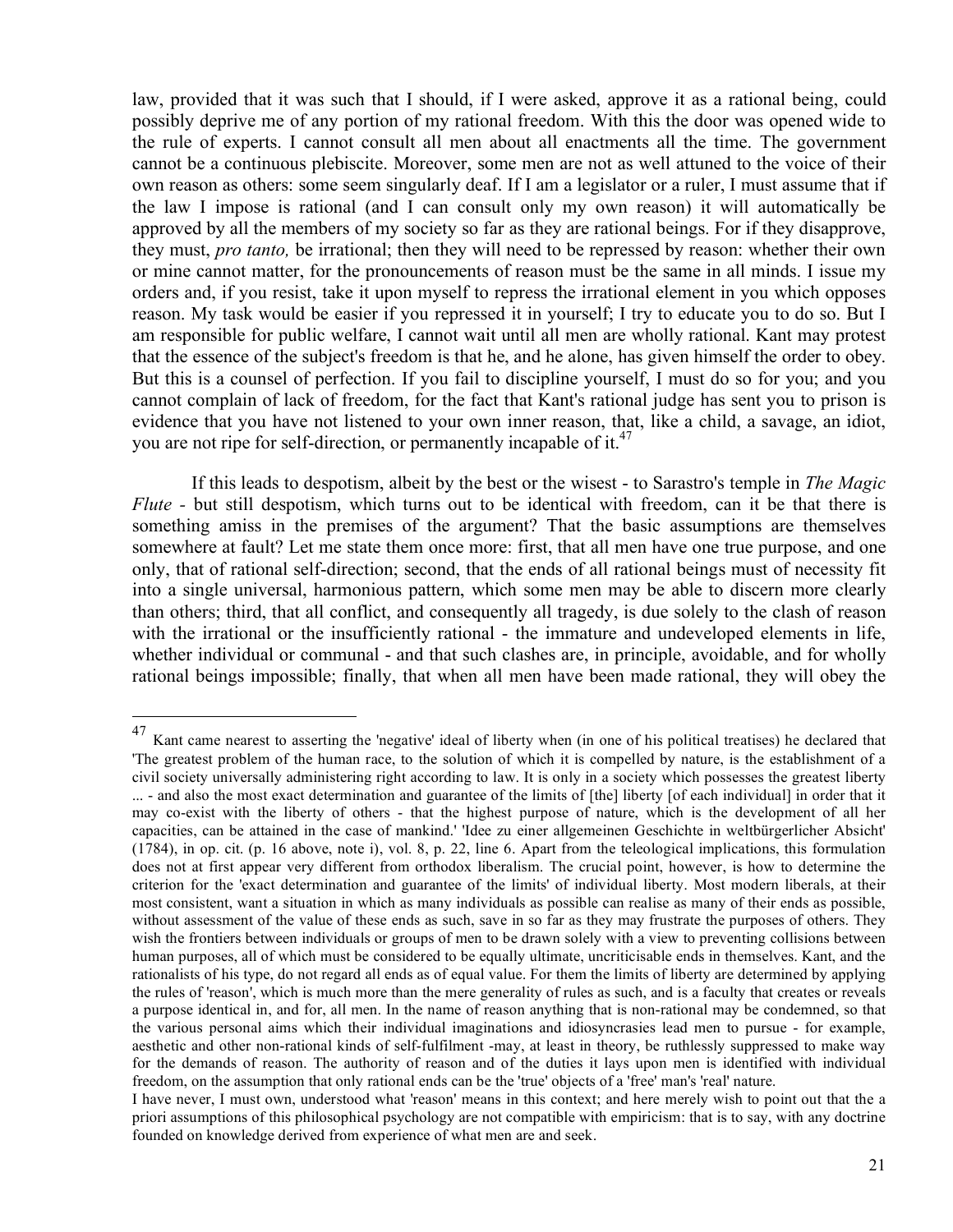rational laws of their own natures, which are one and the same in them all, and so be at once wholly law-abiding and wholly free. Can it be that Socrates and the creators of the central Western tradition in ethics and politics who followed him have been mistaken, for more than two millennia, that virtue is not knowledge, nor freedom identical with either? That despite the fact that it rules the lives of more men than ever before in its long history, not one of the basic assumptions of this famous view is demonstrable, or, perhaps, even true?

## *VI* **The search for status.**

There is yet another historically important approach to this topic, which, by confounding liberty with her sisters, equality and fraternity, leads to similarly illiberal conclusions. Ever since the issue was raised towards the end of the eighteenth century, the question of what is meant by 'an individual' has been asked persistently, and with increasing effect. In so far as I live in society, everything that I do inevitably affects, and is affected by, what others do. Even Mill's strenuous effort to mark the distinction between the spheres of private and social life breaks down under examination. Virtually all Mill's critics have pointed out that everything that I do may have results which will harm other human beings. Moreover, I am a social being in a deeper sense than that of interaction with others. For am I not what I am, to some degree, in virtue of what others think and feel me to be? When I ask myself what I am, and answer: an Englishman, a Chinese, a merchant, a man of no importance, a millionaire, a convict - I find upon analysis that to possess these attributes entails being recognised as belonging to a particular group or class by other persons in my society, and that this recognition is part of the meaning of most of the terms that denote some of my most personal and permanent characteristics. I am not disembodied reason. Nor am I Robinson Crusoe, alone upon his island. It is not only that my material life depends upon interaction with other men, or that I am what I am as a result of social forces, but that some, perhaps all, of my ideas about myself, in particular my sense of my own moral and social identity, are intelligible only in terms of the social network in which I am (the metaphor must not be pressed too far) an element.

The lack of freedom about which men or groups complain amounts, as often as not, to the lack of proper recognition. I may be seeking not for what Mill would wish me to seek, namely security from coercion, arbitrary arrest, tyranny, deprivation of certain opportunities of action, or for room within which I am legally accountable to no one for my movements. Equally, I may not be seeking for a rational plan of social life, or the self-perfection of a dispassionate sage. What I may seek to avoid is simply being ignored, or patronised, or despised, or being taken too much for granted - in short, not being treated as an individual, having my uniqueness insufficiently recognised, being classed as a member of some featureless amalgam, a statistical unit without identifiable, specifically human features and purposes of my own. This is the degradation that I am fighting against - I am not seeking equality of legal rights, nor liberty to do as I wish (although I may want these too), but a condition in which I can feel that I am, because I am taken to be, a responsible agent, whose will is taken into consideration because I am entitled to it, even if I am attacked and persecuted for being what I am or choosing as I do.

This is a hankering after status and recognition: The poorest he that is in England hath a life to live as the greatest he.' <sup>48</sup> I desire to be understood and recognised, even if this means to be

 <sup>48</sup> Thomas Rainborow, speaking at Putney in 1647: p. <sup>301</sup> in *The Clarke Papers: Selections from the Papers of William Clarke,* ed. C. H. Firth, vol. I ([London], 1891).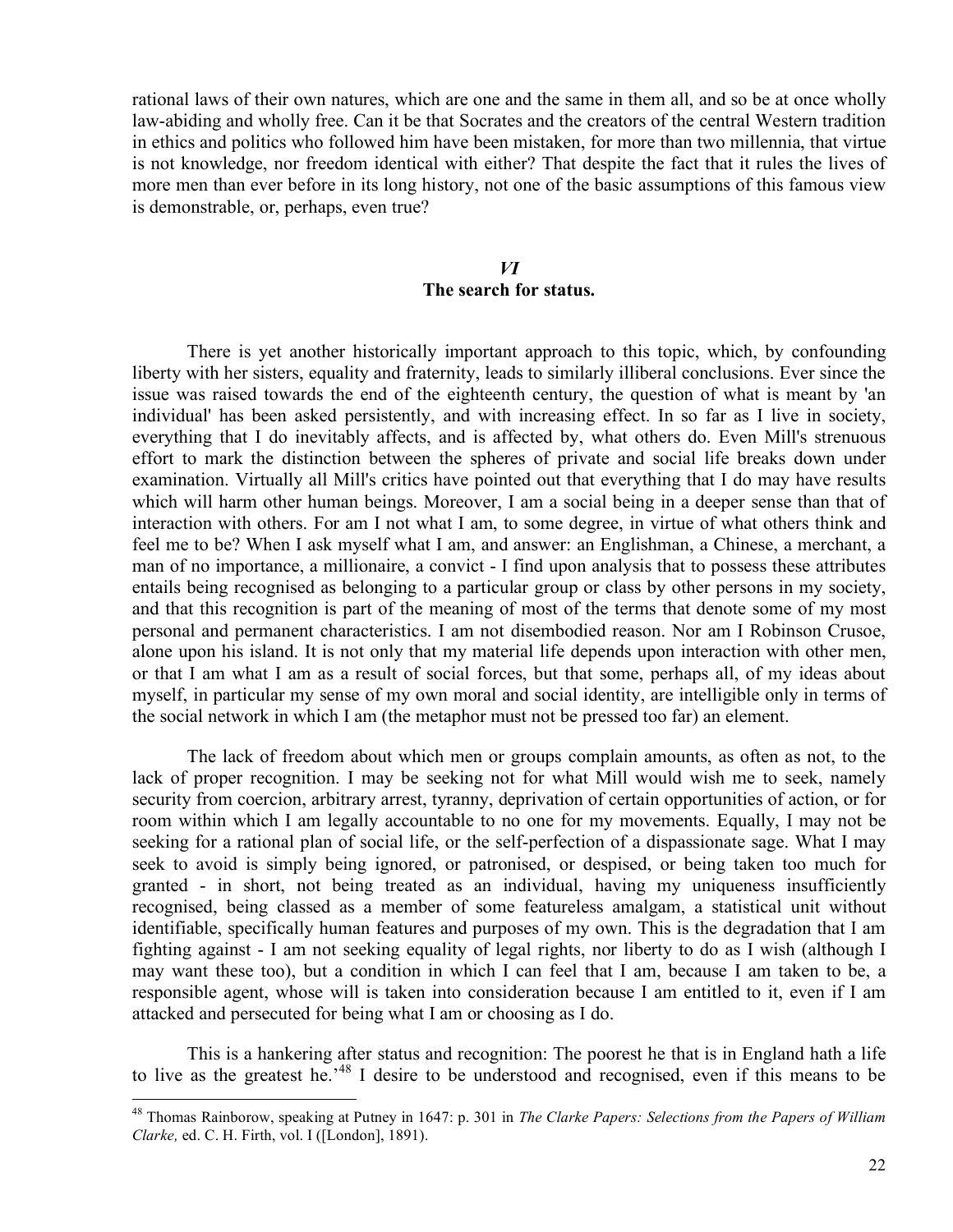unpopular and disliked. And the only persons who can so recognise me, and thereby give me the sense of being someone, are the members of the society to which, historically, morally, economically, and perhaps ethnically, I feel that I belong.<sup>49</sup> My individual self is not something which I can detach from my relationship with others, or from those attributes of myself which consist in their attitude towards me. Consequently, when I demand to be liberated from, let us say, the status of political or social dependence, what I demand is an alteration of the attitude towards me of those whose opinions and behaviour help to determine my own image of myself.

And what is true of the individual is true of groups, social, political, economic, religious, that is, of men conscious of needs and purposes which they have as members of such groups. What oppressed classes or nationalities, as a rule, demand is neither simply unhampered liberty of action for their members, nor, above everything, equality of social or economic opportunity, still less assignment of a place in a frictionless, organic State devised by the rational lawgiver. What they want, as often as not, is simply recognition (of their class or nation, or colour or race) as an independent source of human activity, as an entity with a will of its own, intending to act in accordance with it (whether it is good or legitimate, or not), and not to be ruled, educated, guided, with however light a hand, as being not quite fully human, and therefore not quite fully free.

This gives a far wider than a purely rationalist sense to Kant's remark that paternalism is 'the greatest despotism imaginable'. Paternalism is despotic, not because it is more oppressive than naked, brutal, unenlightened tyranny, nor merely because it ignores the transcendental reason embodied in me, but because it is an insult to my conception of myself as a human being, determined to make my own life in accordance with my own (not necessarily rational or benevolent) purposes, and, above all, entitled to be recognised as such by others. For if I am not so recognised, then I may fail to recognise, I may doubt, my own claim to be a fully independent human being. For what I am is, in large part, determined by what I feel and think; and what I feel and think is determined by the feeling and thought prevailing in the society to which I belong, of which, in Burke's sense, I form not an isolable atom, but an ingredient (to use a perilous but indispensable metaphor) in a social pattern. I may feel unfree in the sense of not being recognised as a selfgoverning individual human being; but I may feel it also as a member of an unrecognised or insufficiently respected group: then I wish for the emancipation of my entire class, or community, or nation, or race, or profession. So much can I desire this, that I may, in my bitter longing for status, prefer to be bullied and misgoverned by some member of my own race or social class, by whom I am, nevertheless, recognised as a man and a rival - that is as an equal - to being well and tolerantly treated by someone from some higher and remoter group, someone who does not recognise me for what I wish to feel myself to be.

This is the heart of the great cry for recognition on the part of both individuals and groups, and, in our own day, of professions and classes, nations and races. Although I may not get 'negative' liberty at the hands of the members of my own society, yet they are members of my own group; they understand me, as I understand them; and this understanding creates within me the sense of being

 $49$  This has an obvious affinity with Kant's doctrine of human freedom; but it is a socialised and empirical version of il, and therefore almost its opposite. Kant's free man needs no public recognition for his inner freedom. If he is treated as a means to some external purpose, that is a wrong action on the part of his exploiters, but his own 'noumenal' status is untouched, and he is fully free, and fully a man, however he may be treated. The need spoken of here is bound up wholly with the relation that I have with others; I am nothing if I am unrecognised. I cannot ignore the attitude of others with Byronic disdain, fully conscious of my own intrinsic worth and vocation, or escape into my inner life, for I am in my own eyes as others see me. I identify myself with the point of view of my milieu: I feel myself to be somebody or nobody in terms of my position and function in the social whole; this is the most 'heteronomous' condition imaginable.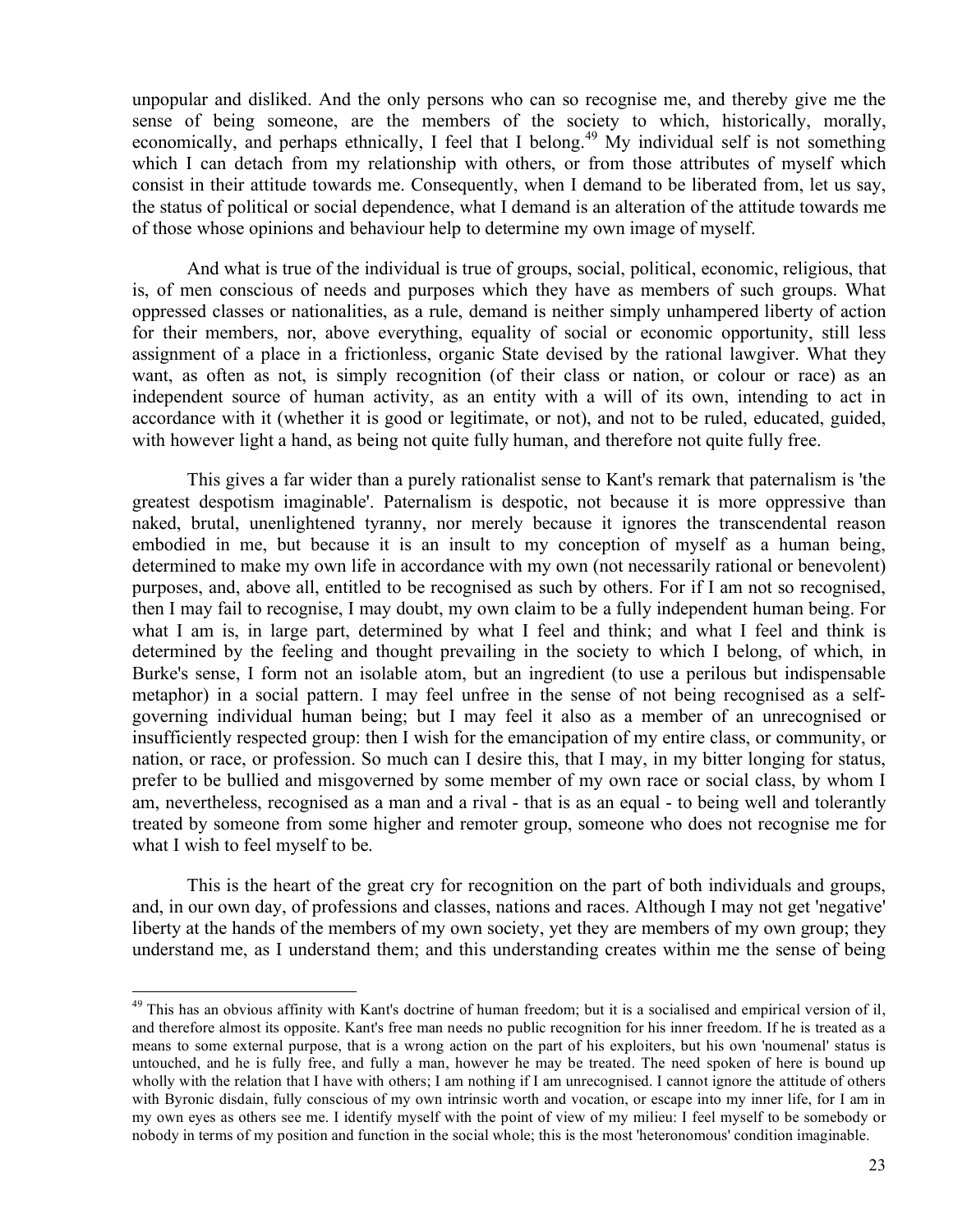somebody in the world. It is this desire for reciprocal recognition that leads the most authoritarian democracies to be, at times, consciously preferred by their members to the most enlightened oligarchies, or sometimes causes a member of some newly liberated Asian or African State to complain less today, when he is rudely treated by members of his own race or nation, than when he was governed by some cautious, just, gentle, well-meaning administrator from outside. Unless this phenomenon is grasped, the ideals and behaviour of entire peoples who, in Mill's sense of the word, suffer deprivation of elementary human rights, and who, with every appearance of sincerity, speak of enjoying more freedom than when they possessed a wider measure of these rights, becomes an unintelligible paradox.

Yet it is not with individual liberty, in either the 'negative' or the 'positive' sense of the word, that this desire for status and recognition can easily be identified. It is something no less profoundly needed and passionately fought for by human beings -it is something akin to, but not itself, freedom; although it entails negative freedom for the entire group, it is more closely related to solidarity, fraternity, mutual understanding, need for association on equal terms, all of which are sometimes but misleadingly -called social freedom. Social and political terms are necessarily vague. The attempt to make the vocabulary of politics too precise may render it useless. But it is no service to the truth to loosen usage beyond necessity. The essence of the notion of liberty, in both the 'positive' and the 'negative' senses, is the holding off of something or someone - of others who trespass on my field or assert their authority over me, or of obsessions, fears, neuroses, irrational forces - intruders and despots of one kind or another. The desire for recognition is a desire for something different: for union, closer understanding, integration of interests, a life of common dependence and common sacrifice. It is only the confusion of desire for liberty with this profound and universal craving for status and understanding, further confounded by being identified with the notion of social selfdirection, where the self to be liberated is no longer the individual but the 'social whole', that makes it possible for men, while submitting to the authority of oligarchs or dictators, to claim that this in some sense liberates them.

Much has been written on the fallacy of regarding social groups as being literally persons or selves, whose control and discipline of their members is no more than self-discipline, voluntary selfcontrol which leaves the individual agent free. But even on the 'organic' view, would it be natural or desirable to call the demand for recognition and status a demand for liberty in some third sense? It is true that the group from which recognition is sought must itself have a sufficient measure of 'negative' freedom - from control by any outside authority - otherwise recognition by it will not give the claimant the status he seeks. But is the struggle for higher status, the wish to escape from an inferior position, to be called a struggle for liberty? Is it mere pedantry to confine this word to the main senses discussed above, or are we, as I suspect, in danger of calling any improvement of his social situation favoured by a human being an increase of his liberty, and will this not render this term so vague and distended as to make it virtually useless? And yet we cannot simply dismiss this case as a mere confusion of the notion of freedom with that of status, or solidarity, or fraternity, or equality, or some combination of these. For the craving for status is, in certain respects, very close to the desire to be an independent agent.

We may refuse this goal the title of liberty; yet it would be a shallow view that assumed that analogies between individuals and groups, or organic metaphors, or several senses of the word 'liberty', are mere fallacies, due either to assertions of likeness between entities in respects in which they are unlike, or simple semantic confusion. What is wanted by those who are prepared to barter their own and others' liberty of individual action for the status of their group, and their own status within the group, is not simply a surrender of liberty for the sake of security, of some assured place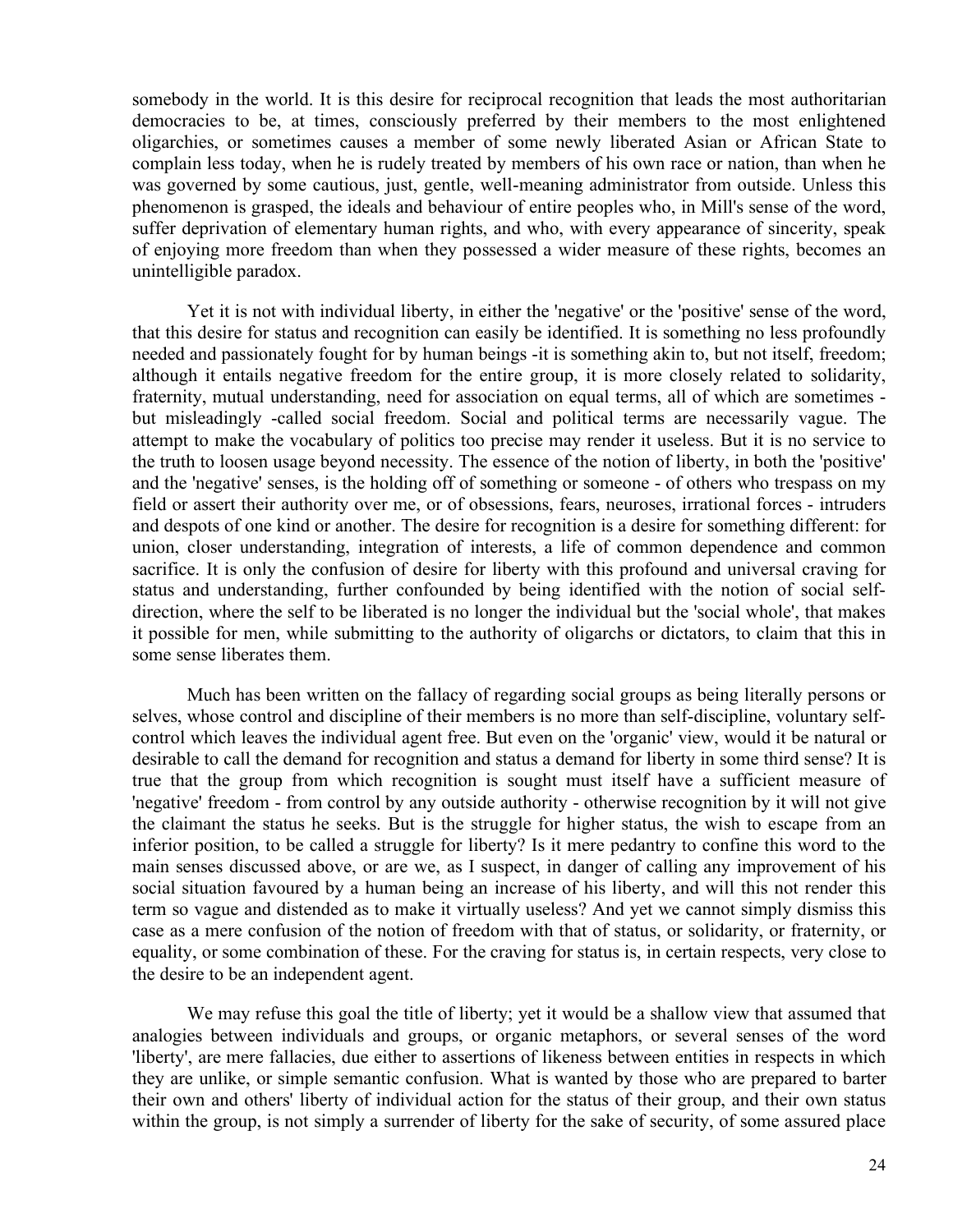in a harmonious hierarchy in which all men and all classes know their place, and are prepared to exchange the painful privilege of choosing - 'the burden of freedom' - for the peace and comfort and relative mindlessness of an authoritarian or totalitarian structure. No doubt there are such men and such desires, and no doubt such surrenders of individual liberty can occur, and, indeed, have often occurred. But it is a profound misunderstanding of the temper of our times to assume that this is what makes nationalism or Marxism attractive to nations which have been ruled by alien masters, or to classes whose lives were directed by other classes in a semi-feudal, or some other hierarchically organised, regime. What they seek is more akin to what Mill called 'pagan self-assertion', but in a collective, socialised form. Indeed, much of what he says about his own reasons for desiring liberty the value that he puts on boldness and non-conformity, on the assertion of the individual's own values in the face of the prevailing opinion, on strong and self-reliant personalities free from the leading-strings of the official lawgivers and instructors of society - has little enough to do with his conception of freedom as non-interference, but a great deal with the desire of men not to have their personalities set at too low a value, assumed to be incapable of autonomous, original, 'authentic' behaviour, even if such behaviour is to be met with opprobrium, or social restrictions, or inhibitive legislation.

This wish to assert the 'personality' of my class, or group or nation, is connected both with the answer to the question 'What is to be the area of authority?' (for the group must not be interfered with by outside masters), and, even more closely, with the answer to the question 'Who is to govern us?' - govern well or badly, liberally or oppressively, but above all 'Who?' And such answers as 'Representatives elected by my own and others' untrammelled choice', or 'All of us gathered together in regular assemblies', or 'The best', or 'The wisest', or 'The nation as embodied in these or those persons or institutions', or 'The divine leader' are answers that are logically, and at times also politically and socially, independent of what extent of 'negative' liberty I demand for my own or my group's activities. Provided the answer to 'Who shall govern me?' is somebody or something which I can represent as 'my own', as something which belongs to me, or to whom I belong, I can, by using words which convey fraternity and solidarity, as well as some part of the connotation of the 'positive' sense of the word 'freedom' (which it is difficult to specify more precisely), describe it as a hybrid form of freedom; at any rate as an ideal which is perhaps more prominent than any other in the world today, yet one which no existing term seems precisely to fit. Those who purchase it at the price of their 'negative', Millian freedom certainly claim to be 'liberated' by this means, in this confused, but

ardently felt, sense. 'Whose service is perfect freedom' can in this way be secularised, and the State, or the nation, or the race, or an assembly, or a dictator, or my family or milieu, or I myself, can be substituted for the Deity, without thereby rendering the word 'freedom' wholly meaningless.<sup>50</sup>

No doubt every interpretation of the word 'liberty', however unusual, must include a minimum of what I have called 'negative' liberty. There must be an area within which I am not frustrated. No society literally suppresses all the liberties of its members; a being who is prevented

 $50$  This argument should be distinguished from the traditional approach of some of the disciples of Burke or Hegel, who say that, since I am made what I am by society or history, to escape from them is impossible and to attempt it irrational. No doubt I cannot leap out of my skin, or breathe outside my proper element; it is a mere tautology to say that I am what I am, and cannot want to be liberated from my essential characteristics, some of which are social. But it does not follow that all my attributes are intrinsic and inalienable, and that I cannot seek to alter my status within the 'social network', or 'cosmic web', which determines my nature; if this were the case, no meaning could be attached to such words as 'choice' or 'decision' or 'activity'. If they are to mean anything, attempts to protect myself against authority, **or** even to escape from my 'station and its duties', cannot be excluded as automatically irrational or suicidal.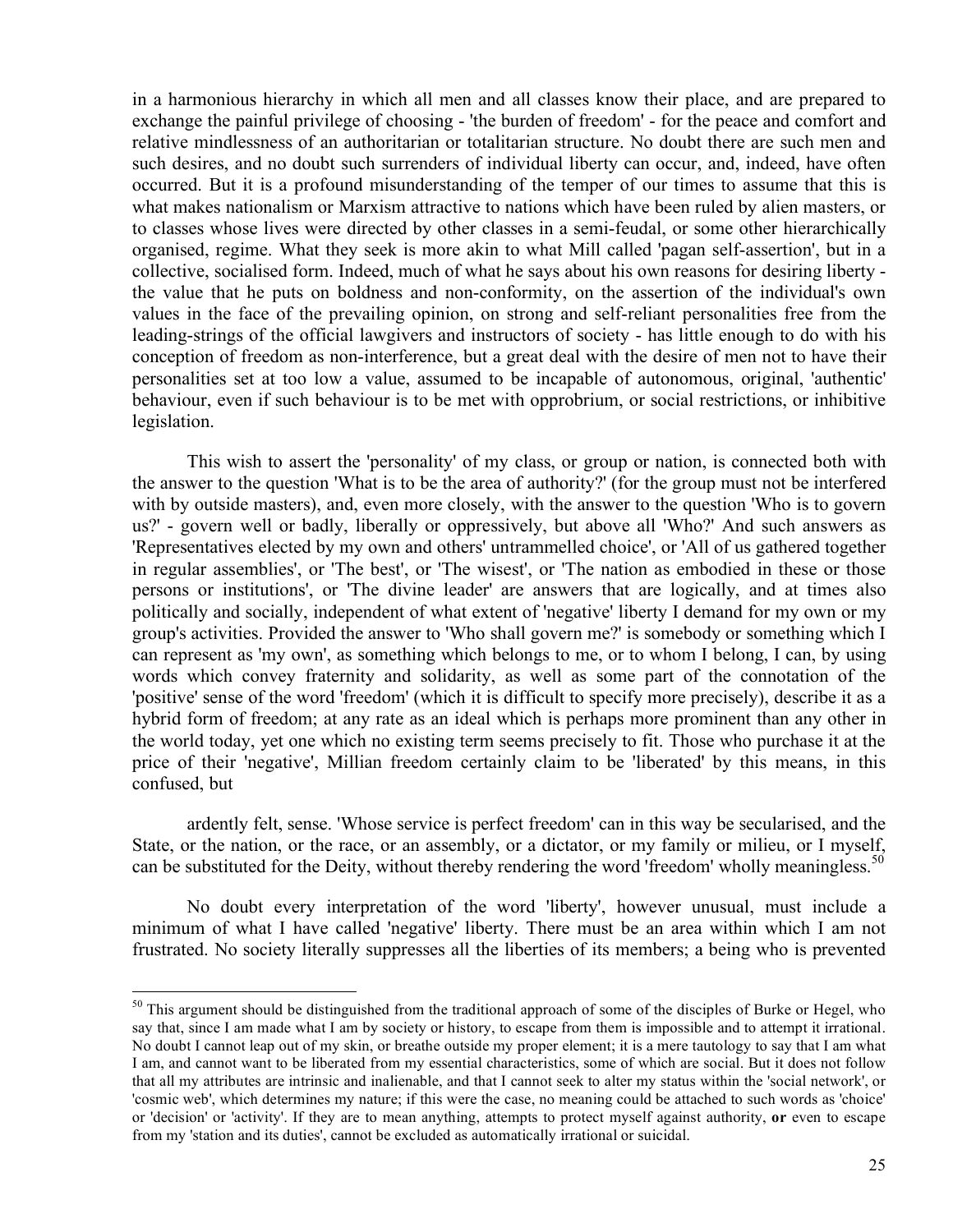by others from doing anything at all on his own is not a moral agent at all, and could not either legally or morally be regarded as a human being, even if a physiologist or a biologist, or even a psychologist, felt inclined to classify him as a man. But the fathers of liberalism - Mill and Constant - want more than this minimum: they demand a maximum degree of non-interference compatible with the minimum demands of social life. It seems unlikely that this extreme demand for liberty has ever been made by any but a small minority of highly civilised and self-conscious human beings. The bulk of humanity has certainly at most times been prepared to sacrifice this to other goals: security, status, prosperity, power, virtue, rewards in the next world; or justice, equality, fraternity, and many other values which appear wholly, or in part, incompatible with the attainment of the greatest degree of individual liberty, and certainly do not need it as a precondition for their own realisation. It is not a demand for *Lebensraum* for each individual that has stimulated the rebellions and wars of liberation for which men have been ready to die in the past, or, indeed, in the present. Men who have fought for freedom have commonly fought for the right to be governed by themselves or their representatives - sternly governed, if need be, like the Spartans, with little individual liberty, but in a manner which allowed them to participate, or at any rate to believe that they were participating, in the legislation and administration of their collective lives. And men who have made revolutions have, as often as not, meant by liberty no more than the conquest of power and authority by a given sect of believers in a doctrine, or by a class, or by some other social group, old or new. Their victories certainly frustrated those whom they ousted, and sometimes repressed, enslaved or exterminated vast numbers of human beings. Yet such revolutionaries have usually felt it necessary to argue that, despite this, they represented the party of liberty, or 'true' liberty, by claiming universality for their ideal, which the 'real selves' of even those who resisted them were also alleged to be seeking, although they were held to have lost the way to the goal, or to have mistaken the goal itself owing to some moral or spiritual blindness. All this has little to do with Mill's notion of liberty as limited only by the danger of doing harm to others. It is the nonrecognition of this psychological and political fact (which lurks behind the apparent ambiguity of the term 'liberty') that has, perhaps, blinded some contemporary liberals to the world in which they live. Their plea is clear, their cause is just. But they do not allow for the variety of basic human needs. Nor yet for the ingenuity with which men can prove to their own satisfaction that the road to one ideal also leads to its contrary.

### **VII**

# **Liberty and sovereignty.**

The French Revolution, like all great revolutions, was, at least in its Jacobin form, just such an eruption of the desire for 'positive' freedom of collective self-direction on the part of a large body of Frenchmen who felt liberated as a nation, even though the result was, for a good many of them, a severe restriction of individual freedoms. Rousseau had spoken exultantly of the fact that the laws of liberty might prove to be more austere than the yoke of tyranny. Tyranny is service to human masters. The law cannot be a tyrant. Rousseau does not mean by liberty the 'negative' freedom of the individual not to be interfered with within a defined area, but the possession by all, and not merely by some, of the fully qualified members of a society of a share in the public power which is entitled to interfere with every aspect of every citizen's life. The liberals of the first half of the nineteenth century correctly foresaw that liberty in this 'positive' sense could easily destroy too many of the 'negative' liberties that they held sacred. They pointed out that the sovereignty of the people could easily destroy that of individuals. Mill explained, patiently and unanswerably, that government by the people was not, in his sense, necessarily freedom at all. For those who govern are not necessarily the same 'people' as those who are governed, and democratic self-government is not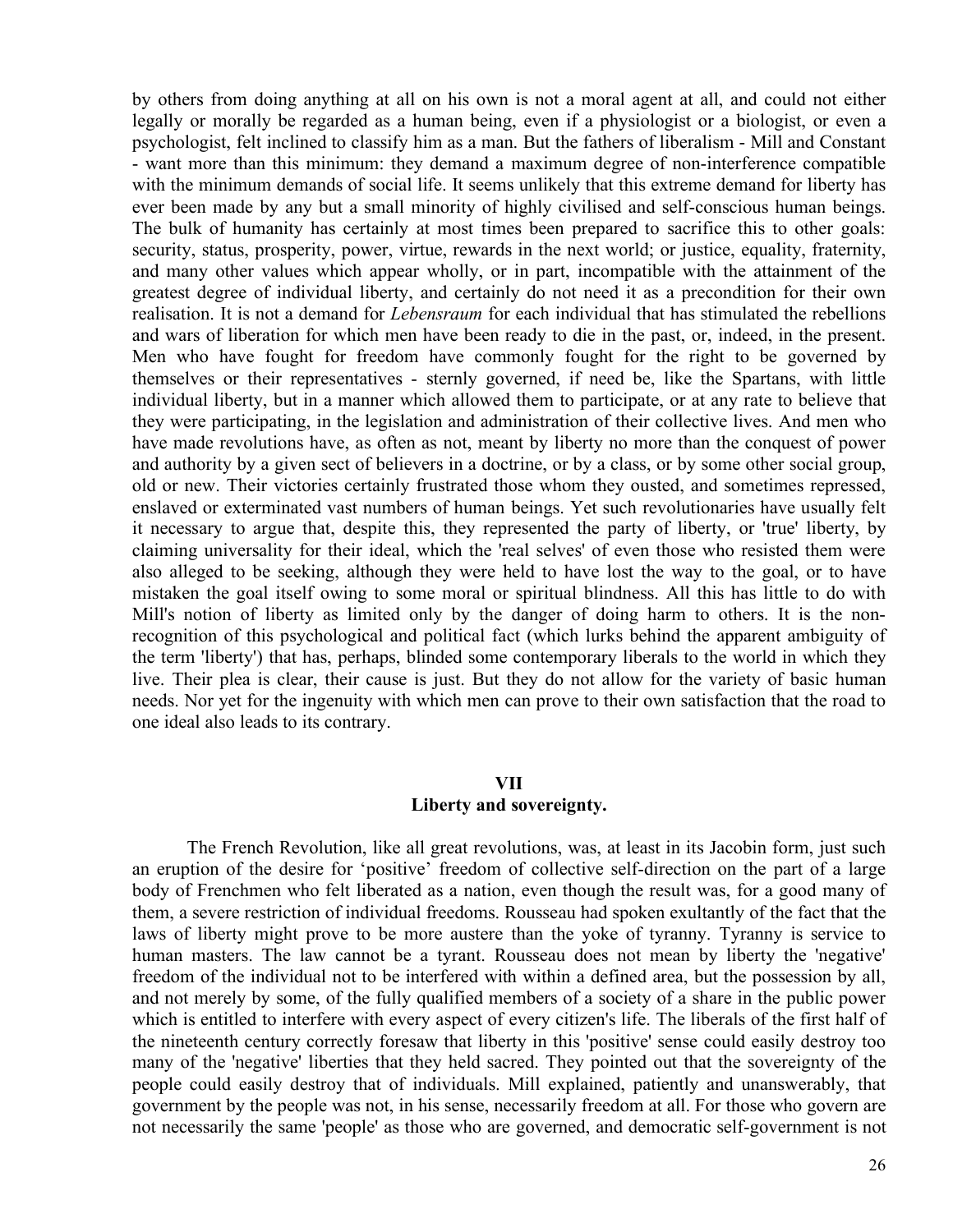the government 'of each by himself, but, at best, 'of each by all the rest'.<sup>51</sup> Mill and his disciples spoke of 'the tyranny of the majority' and of the tyranny of 'the prevailing opinion and feeling',  $52$  and saw no great difference between that and any other kind of tyranny which encroaches upon men's activities beyond the sacred frontiers of private life.

No one saw the conflict between the two types of liberty better, or expressed it more clearly, than Benjamin Constant. He pointed out that the transference by a successful rising of unlimited authority, commonly called sovereignty, from one set of hands to another does not increase liberty, but merely shifts the burden of slavery. He reasonably asked why a man should deeply care whether he is crushed by a popular government or by a monarch, or even by a set of oppressive laws. He saw that the main problem for those who desire 'negative', individual freedom is not who wields this authority, but how much authority should be placed in any set of hands. For unlimited authority in anybody's grasp was bound, he believed, sooner or later, to destroy somebody. He maintained that usually men protested against this or that set of governors as oppressive, when the real cause of oppression lay in the mere fact of the accumulation of power itself, wherever it might happen to be, since liberty was endangered by the mere existence of absolute authority as such. 'It is not against the arm that one must rail,' he wrote, 'but against the weapon. Some weights are too heavy for the human hand.<sup>53</sup> Democracy may disarm a given oligarchy, a given privileged individual or set of individuals, but it can still crush individuals as mercilessly as any previous ruler. An equal right to oppress - or interfere - is not equivalent to liberty.

Nor does universal consent to loss of liberty somehow miraculously preserve it merely by being universal, or by being consent. If I consent to be oppressed, or acquiesce in my condition with detachment or irony, am I the less oppressed? If I sell myself into slavery, am I the less a slave? If I commit suicide, am I the less dead because I have taken my own life freely? 'Popular government is merely a spasmodic tyranny, monarchy a more centralised despotism.' <sup>54</sup> Constant saw in Rousseau the most dangerous enemy of individual liberty, because he had declared that 'In giving myself to all, I give myself to none.<sup>55</sup> Constant could not see why, even though the sovereign is 'everybody', it should not oppress one of the 'members' of its indivisible self, if it so decided. I may, of course, prefer to be deprived of my liberties by an assembly, or a family, or a class in which I am a minority. It may give me an opportunity one day of persuading the others to do for me that to which I feel I am entitled. But to be deprived of my liberty at the hands of my family or friends or fellow citizens is to be deprived of it just as effectively. Hobbes was at any rate more candid: he did not pretend that a sovereign does not enslave; he justified this slavery, but at least did not have the effrontery to call it freedom.

Throughout the nineteenth century liberal thinkers maintained that if liberty involved a limit upon the powers of any man to force me to do what I did not, or might not, wish to do, then, whatever the ideal in the name of which I was coerced, I was not free; that the doctrine of absolute sovereignty was a tyrannical doctrine in itself. If I wish to preserve my liberty, it is not enough to say that it must not be violated unless someone or other - the absolute ruler, or the popular assembly, or the King in Parliament, or the judges, or some combination of authorities, or the laws themselves (for the laws may be oppressive) - authorizes its violation. I must establish a society in which there must be some frontiers of freedom which nobody should be permitted to cross. Different names or

<sup>&</sup>lt;sup>51</sup> op. cit. (p. 199 above, note i), p. 219.<br><sup>52</sup> ibid., pp. 219-20.<br><sup>53</sup> op. cit. (p. 198 above, note i), p. 270.<br><sup>54</sup> ibid., p. 274.<br><sup>55</sup> loc. cit. Co. 210 above, note 4); cf. Constant, ibid., p. 272.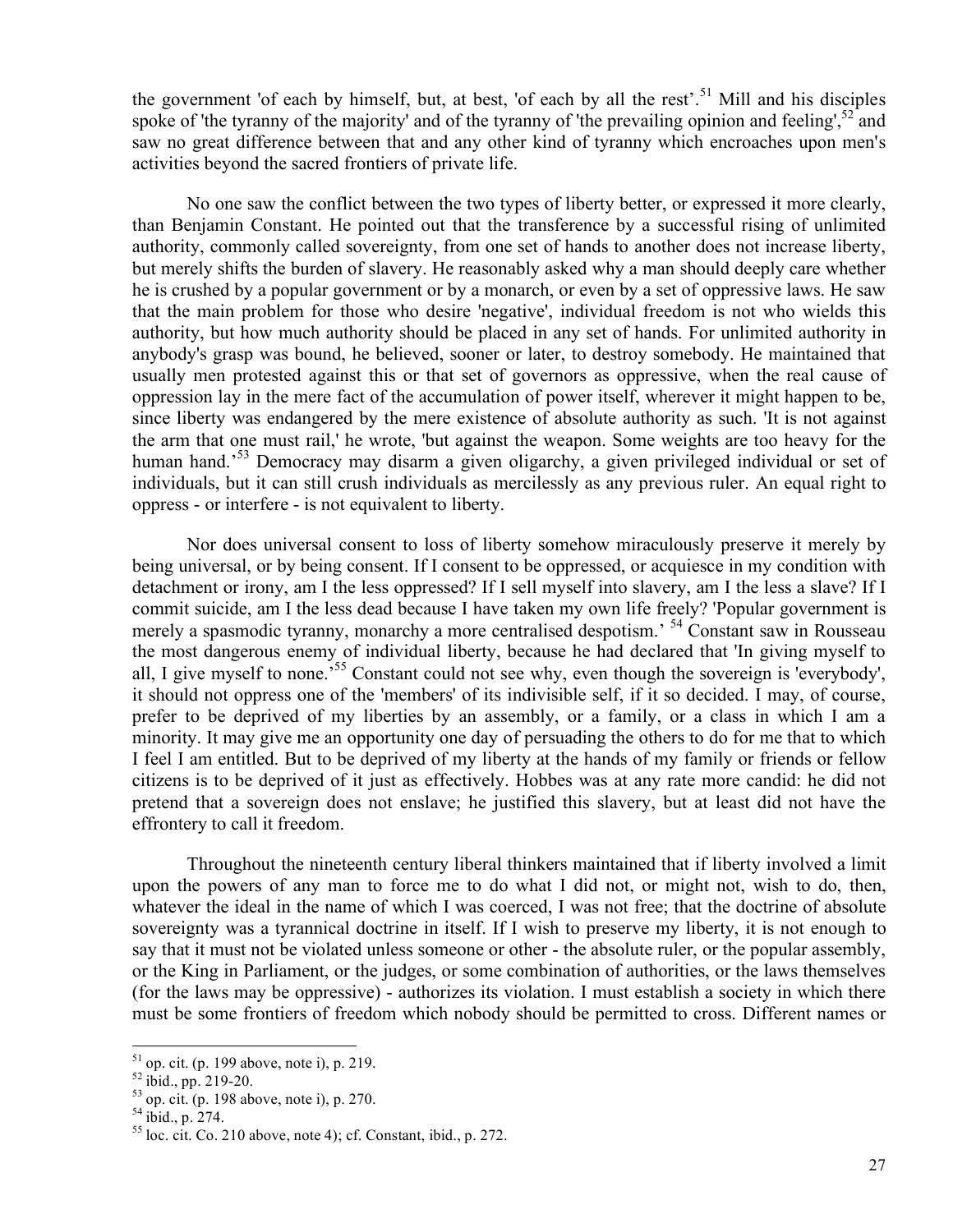natures may be given to the rules that determine these frontiers: they may be called natural rights, or the word of God, or natural law, or the demands of utility or of the 'permanent interests of man'; I may believe them to be valid a priori, or assert them to be my own ultimate ends, or the ends of my society or culture. What these rules or commandments will have in common is that they are accepted so widely, and are grounded so deeply in the actual nature of men as they have developed through history, as to be, by now, an essential part of what we mean by being a normal human being. Genuine belief in the inviolability of a minimum extent of individual liberty entails some such absolute stand. For it is clear that it has little to hope for from the rule of majorities; democracy as such is logically uncommitted to it, and historically has at times failed to protect it, while remaining faithful to its own principles. Few governments, it has been observed, have found much difficulty in causing their subjects to generate any will that the government wanted. The triumph of despotism is to force the slaves to declare themselves free. It may need no force; the slaves may proclaim their freedom quite sincerely: but they are none the less slaves. Perhaps the chief value for liberals of political -'positive' - rights, of participating in the government, is as a means for protecting what they hold to be an ultimate value, namely individual - 'negative' - liberty.

But if democracies can, without ceasing to be democratic, suppress freedom, at least as liberals have used the word, what would make a society truly free? For Constant, Mill, Tocqueville, and the liberal tradition to which they belong, no society is free unless it is governed by at any rate two interrelated principles: first, that no power, but only rights, can be regarded as absolute, so that all men, whatever power governs them, have an absolute right to refuse to behave inhumanly; and, second, that there are frontiers, not artificially drawn, within which men should be inviolable, these frontiers being defined in terms of rules so long and widely accepted that their observance has entered into the very conception of what it is to be a normal human being, and, therefore, also of what it is to act inhumanly or insanely; rules of which it would be absurd to say, for example, that they could be abrogated by some formal procedure on the part of some court or sovereign body. When I speak of a man as being normal, a part of what I mean is that he could not break these rules easily, without a qualm of revulsion. It is such rules as these that are broken when a man is declared guilty without trial, or punished under a retroactive law; when children are ordered to denounce their parents, friends to betray one another, soldiers to use methods of barbarism; when men are tortured or murdered, or minorities are massacred because they irritate a majority or a tyrant. Such acts, even if they are made legal by the sovereign, cause horror even in these days, and this springs from the recognition of the moral validity - irrespective of the laws - of some absolute barriers to the imposition of one man's will on another. The freedom of a society, or a class or a group, in this sense of freedom, is measured by the strength of these barriers, and the number and importance of the paths which they keep open for their members - if not for all, for at any rate a great number of them. 56

This is almost at the opposite pole from the purposes of those who believe in liberty in the 'positive' - self-directive - sense. The former want to curb authority as such. The latter want it placed in their own hands. That is a cardinal issue. These are not two different interpretations of a single concept, but two profoundly divergent and irreconcilable attitudes to the ends of life. It is as well to recognise this, even if in practice it is often necessary to strike a compromise between them. For each of them makes absolute claims. These claims cannot both be fully satisfied. But it is a profound lack of social and moral understanding not to recognise that the satisfaction that each of them seeks

<sup>&</sup>lt;sup>56</sup> In Great Britain such legal power is, of course, constitutionally vested in the absolute sovereign - the King in Parliament. What makes this country comparatively free, therefore, is the fact that this theoretically omnipotent entity is restrained by custom or opinion from behaving as such. It is clear that what matters is not the form of these restraints on power - whether they are legal, **or** moral, or constitutional - but their effectiveness.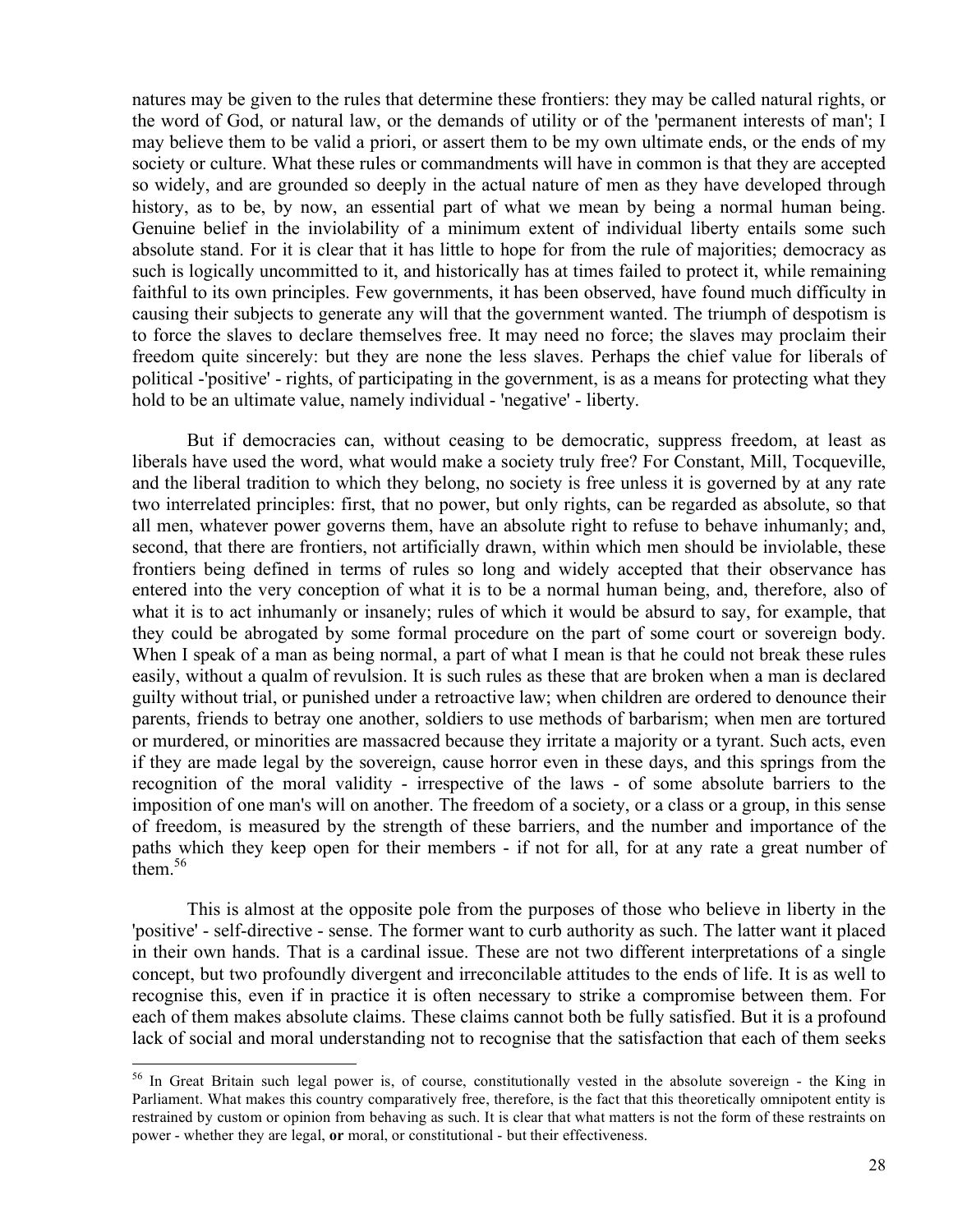is an ultimate value which, both historically and morally, has an equal right to be classed among the deepest interests of mankind.

# **VIII The One and the Many**

One belief, more than any other, is responsible for the slaughter of individuals on the altars of the great historical ideals - justice or progress or the happiness of future generations, or the sacred mission or emancipation of a nation or race or class, or even liberty itself, which demands the sacrifice of individuals for the freedom of society. This is the belief that somewhere, in the past or in the future, in divine revelation or in the mind of an individual thinker, in the pronouncements of history or science, or in the simple heart of an uncorrupted good man, there is a final solution. This ancient faith rests on the conviction that all the positive values in which men have believed must, in the end, be compatible, and perhaps even entail one another. 'Nature binds truth, happiness and virtue together by an indissoluble chain', said one of the best men who ever lived, and spoke in similar terms of liberty, equality and justice.<sup>57</sup>

But is this true? It is a commonplace that neither political equality nor efficient organisation nor social justice is compatible with more than a modicum of individual liberty, and certainly not with unrestricted *laissez-faire*; that justice and generosity, public and private loyalties, the demands of genius and the claims of society can conflict violently with each other. And it is no great way from that to the generalisation that not all good things are compatible, still less all the ideals of mankind. But somewhere, we shall be told, and in some way, it must be possible for all these values to live together, for unless this is so, the universe is not a cosmos, not a harmony; unless this is so, conflicts of values may be an intrinsic, irremovable element in human life. To admit that the fulfillment of some of our ideals may in principle make the fulfillment of others impossible is to say that the notion of total human fulfillment is a formal contradiction, a metaphysical chimera. For every rationalist metaphysician, from Plato to the last disciples of Hegel or Marx, this abandonment of the notion of a final harmony in which all riddles are solved, all contradictions reconciled, is a piece of crude empiricism, abdication before brute facts, intolerable bankruptcy of reason before things as they are, failure to explain and to justify, to reduce everything to a system, which 'reason' indignantly rejects.

But if we are not armed with an a priori guarantee of the proposition that a total harmony of true values is somewhere to be found - perhaps in some ideal realm the characteristics of which we can, in our finite state, not so much as conceive - we must fall back on the ordinary resources of empirical observation and ordinary human knowledge. And these certainly give us no warrant for supposing (or even understanding what would be meant by saying) that all good things, or all bad things for that matter, are reconcilable with each other. The world that we encounter in ordinary experience is one in which we are faced with choices between ends equally ultimate, and claims

 <sup>57</sup> Condorcet, from whose *Esquisse* these words are quoted (loc. cit.: see p. <sup>136</sup> above, note i), declares that the task of social science is to show 'by what bonds nature has united the progress of enlightenment with that of liberty, virtue and respect for the natural rights of man; how these ideals, which alone are truly good, yet so often separated from each other that they are even believed to be incompatible, should, on the contrary, become inseparable, as soon as enlightenment has reached a certain level simultaneously among a large number of nations'. He goes on to say that 'Men still preserve the errors of their childhood, of their country and of their age long after having recognised all the truths needed for destroying them.' ibid., pp. 9, 10. Ironically enough, his belief in the need for and possibility of uniting all good things may well be precisely the kind of error he himself so well described.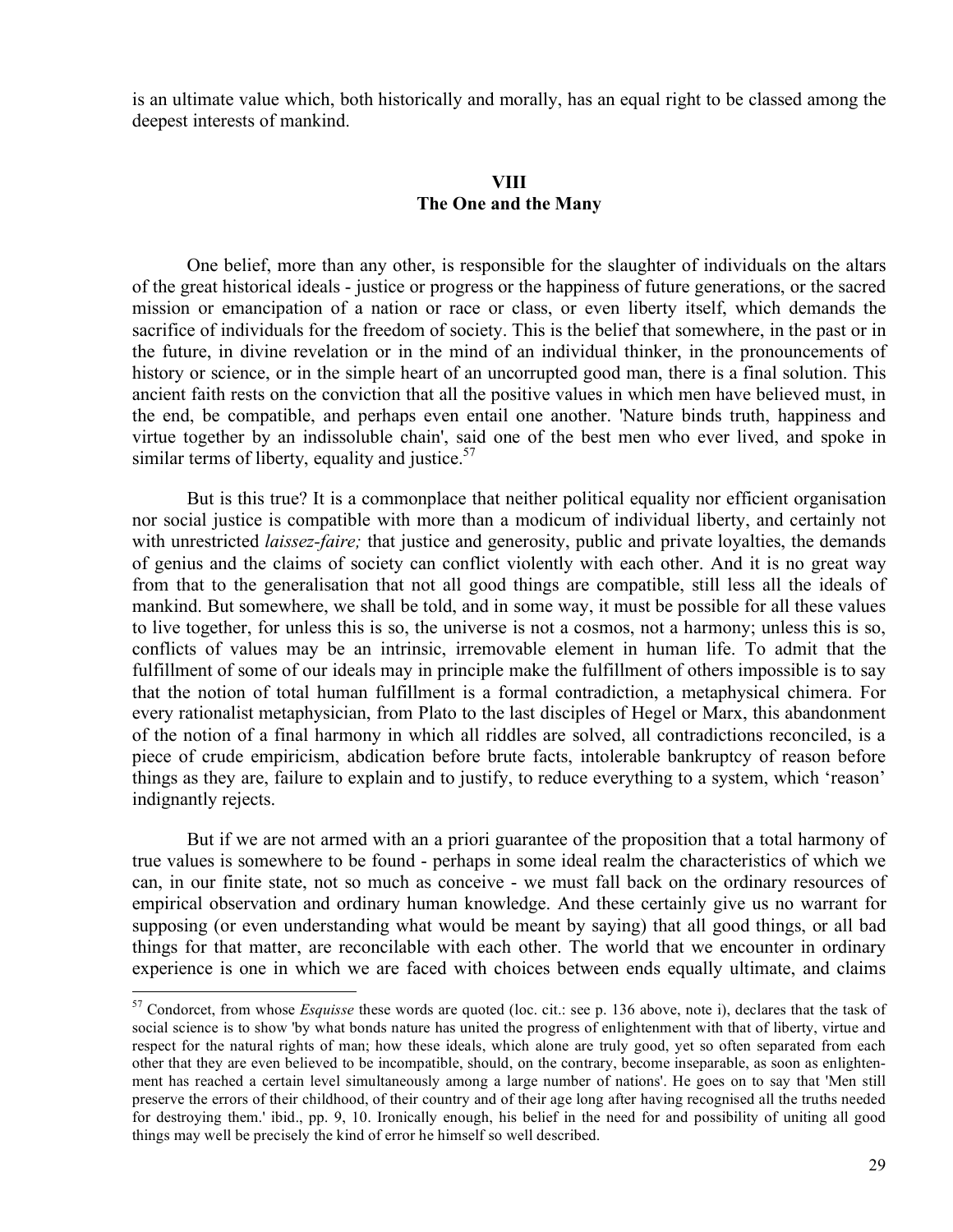equally absolute, the realisation of some of which must inevitably involve the sacrifice of others. Indeed, it is because this is their situation that men place such immense value upon the freedom to choose; for if they had assurance that in some perfect state, realisable by men on earth, no ends pursued by them would ever be in conflict, the necessity and agony of choice would disappear, and with it the central importance of the freedom to choose. Any method of bringing this final state nearer would then seem fully justified, no matter how much freedom were sacrificed to forward its advance.

It is, I have no doubt, some such dogmatic certainty that has been responsible for the deep, serene, unshakeable conviction in the minds of some of the most merciless tyrants and persecutors in history that what they did was fully justified by its purpose. I do not say that the ideal of selfperfection - whether for individuals or nations or Churches or classes - is to be condemned in itself, or that the language which was used in its defence was in all cases the result of a confused or fraudulent use of words, or of moral or intellectual perversity. Indeed, I have tried to show that it is the notion of freedom in its 'positive' sense that is at the heart of the demands for national or social self-direction which animate the most powerful and morally just public movements of our time, and that not to recognise this is to misunderstand the most vital facts and ideas of our age. But equally it seems to me that the belief that some single formula can in principle be found whereby all the diverse ends of men can be harmoniously realised is demonstrably false. If, as I believe, the ends of men are many, and not all of them are in principle compatible with each other, then the possibility of conflict - and of tragedy - can never wholly be eliminated from human life, either personal or social. The necessity of choosing between absolute claims is then an inescapable characteristic of the human condition. This gives its value to freedom as Acton conceived of it - as an end in itself, and not as a temporary need, arising out of our confused notions and irrational and disordered lives, a predicament which a panacea could one day put right.

I do not wish to say that individual freedom is, even in the most liberal societies, the sole, or even the dominant, criterion of social action. We compel children to be educated, and we forbid public executions. These are certainly curbs to freedom. We justify them on the ground that ignorance, or a barbarian upbringing, or cruel pleasures and excitements are worse for us than the amount of restraint needed to repress them. This judgment in turn depends on how we determine good and evil, that is to say, on our moral, religious, intellectual, economic and aesthetic values; which are, in their turn, bound up with our conception of man, and of the basic demands of his nature. In other words, our solution of such problems is based on our vision, by which we are consciously or unconsciously guided, of what constitutes a fulfilled human life, as contrasted with Mill's 'cramped and dwarfed', 'pinched and hidebound' natures. To protest against the laws governing censorship or personal morals as intolerable infringements of personal liberty presupposes a belief that the activities which such laws forbid are fundamental needs of men as men, in a good (or, indeed, any) society. To defend such laws is to hold that these needs are not essential, or that they cannot be satisfied without sacrificing other values which come higher - satisfy deeper needs - than individual freedom, determined by some standard that is not merely subjective, a standard for which some objective status - empirical or a priori - is claimed.

The extent of a man's, or a people's, liberty to choose to live as he or they desire must be weighed against the claims of many other values, of which equality, or justice, or happiness, or security, or public order are perhaps the most obvious examples. For this reason, it cannot be unlimited. We are rightly reminded by R. H. Tawney that the liberty of the strong, whether their strength is physical or economic, must be restrained. This maxim claims respect, not as a consequence of some a priori rule, whereby the respect for the liberty of one man logically entails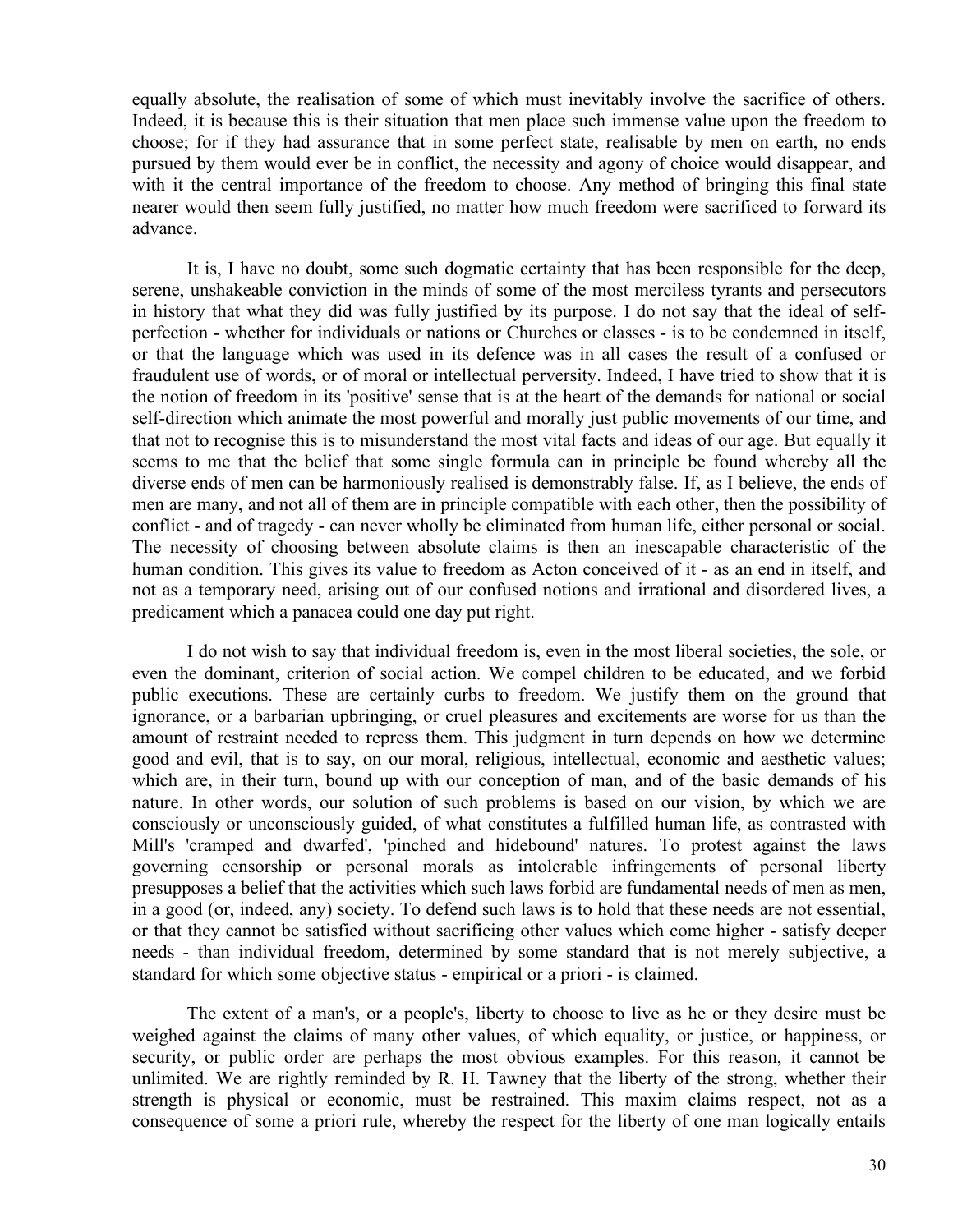respect for the liberty of others like him; but simply because respect for the principles of justice, or shame at gross inequality of treatment, is as basic in men as the desire for liberty. That we cannot have everything is a necessary, not a contingent, truth. Burke's plea for the constant need to compensate, to reconcile, to balance; Mill's plea for novel 'experiments in living' with their permanent possibility of error - the knowledge that it is not merely in practice but in principle impossible to reach clear-cut and certain answers, even in an ideal world of wholly good and rational men and wholly clear ideas - may madden those who seek for final solutions and single, allembracing systems, guaranteed to be eternal. Nevertheless, it is a conclusion that cannot be escaped by those who, with Kant, have learnt the truth that 'Out of the crooked timber of humanity no straight thing was ever made<sup>58</sup>

There is little need to stress the fact that monism, and faith in a single criterion, has always proved a deep source of satisfaction both to the intellect and to the emotions. Whether the standard of judgement derives from the vision of some future perfection, as in the minds of the *philosophes* in the eighteenth century and their technocratic successors in our own day, or is rooted in the past - *la terre et les morts -* as maintained by German historicists or French theocrats, or neo-Conservatives in English-speaking countries, it is bound, provided it is inflexible enough, to encounter some unforeseen and unforeseeable human development, which it will not fit;

and will then be used to justify the a priori barbarities of Procrustes - the vivisection of actual human societies into some fixed pattern dictated by our fallible understanding of a largely imaginary past or a wholly imaginary future. To preserve our absolute categories or ideals at the expense of human lives offends equally against the principles of science and of history; it is an attitude found in equal measure on the right and left wings in our days, and is not reconcilable with the principles accepted by those who respect the facts.

Pluralism, with the measure of 'negative' liberty that it entails, seems to me a truer and more humane ideal than the goals of those who seek in the great disciplined, authoritarian structures the ideal of 'positive' self-mastery by classes, or peoples, or the whole of mankind. It is truer, because it does, at least, recognise the fact that human goals are many, not all of them commensurable, and in perpetual rivalry with one another. To assume that all values can be graded on one scale, so that it is a mere matter of inspection to determine the highest, seems to me to falsify our knowledge that men are free agents, to represent moral decision as an operation which a slide-rule could, in principle, perform. To say that in some ultimate, all-reconciling, yet realisable synthesis duty *is* interest, or individual freedom *is* pure democracy or an authoritarian State, is to throw a metaphysical blanket over either self-deceit or deliberate hypocrisy. It is more humane because it does not (as the systembuilders do) deprive men, in the name of some remote, or incoherent, ideal, of much that they have found to be indispensable to their life as unpredictably self-transforming human beings.<sup>59</sup> In the end, men choose between ultimate values; they choose as they do because their life and thought are determined by fundamental moral categories and concepts that are, at any rate over large stretches of time and space, a part of their being and thought and sense of their own identity; part of what makes them human.

 $58$  Loc. Cit. (p. 16 above, note 1).<br> $59$  On this also Bentham seems to me to have spoken well: 'Individual interests are the only real interests ... Can it be conceived that there are men so absurd as to ... prefer the man who is not, to him who is; to torment the living, under pretence of promoting the happiness of those who are not born, and who may never be born?' op. cit. (p. 219 above, note 3), p. 321. This is one of the infrequent occasions when Burke agrees with Bentham; for this passage is at the heart of the empirical, as against the metaphysical, view of politics.